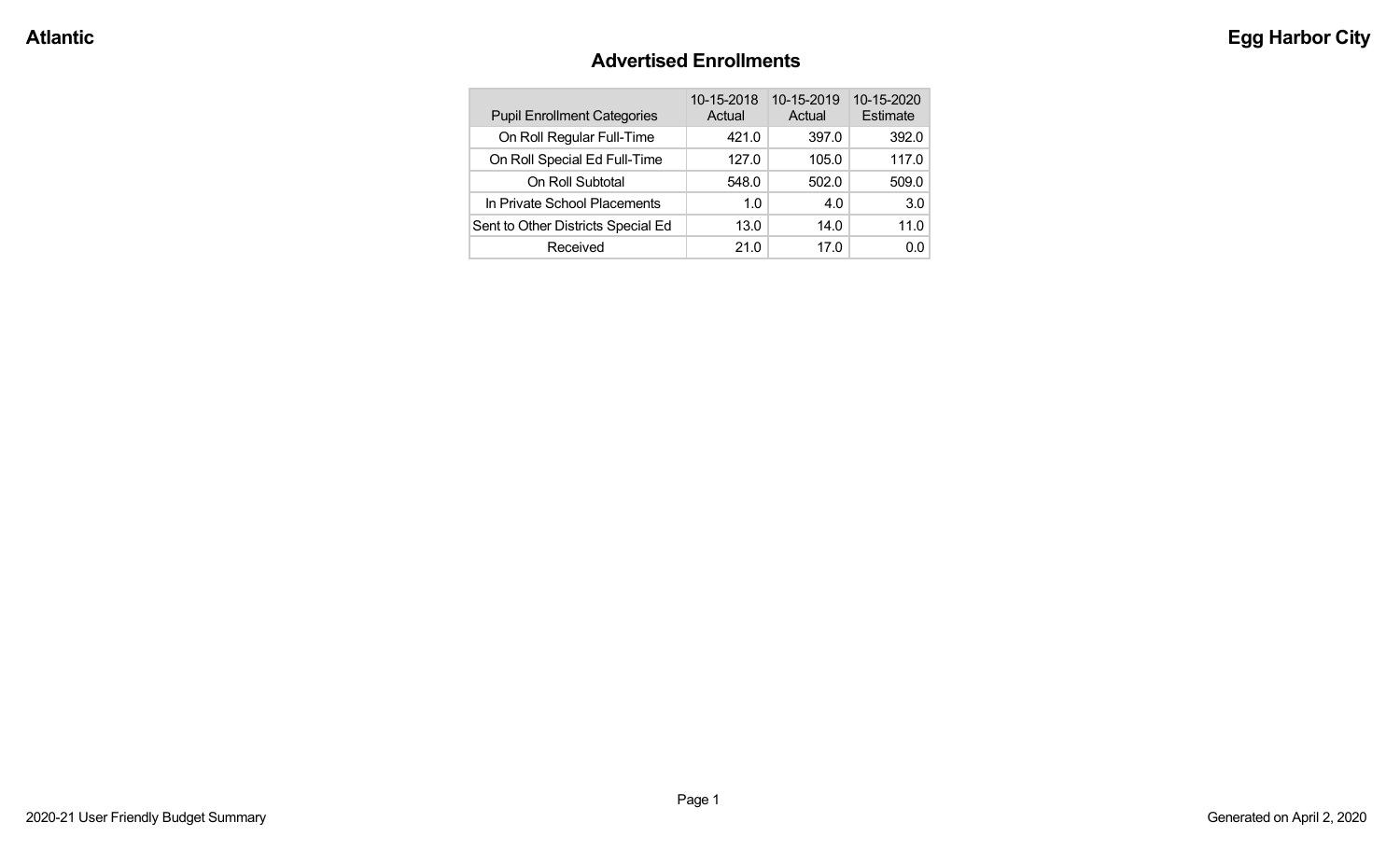#### **Advertised Revenues**

| <b>Budget Category</b>                             | Description                                   |              | 2018-19<br>Actual | 2019-20<br>Revised | 2020-21<br>Proposed |
|----------------------------------------------------|-----------------------------------------------|--------------|-------------------|--------------------|---------------------|
|                                                    | Local Tax Levy                                | 10-1210      | 2,761,017         | 2,830,311          | 2,886,917           |
|                                                    | <b>Total Tuition</b>                          | 10-1300      | 152,804           | $\mathbf 0$        | $\mathbf 0$         |
| <b>General Fund Revenues from Local Sources</b>    | <b>Unrestricted Miscellaneous Revenues</b>    | 10-1XXX      | 45,149            | 53,000             | 25,000              |
|                                                    | Interest Earned on Capital Reserve Funds      | 10-1XXX      | $\mathbf 0$       | 850                | 1,000               |
|                                                    | <b>Total Revenues from Local Sources</b>      |              | 2,958,970         | 2,884,161          | 2,912,917           |
|                                                    | <b>Categorical Transportation Aid</b>         | 10-3121      | 123,396           | 123,396            | 123,396             |
|                                                    | <b>Extraordinary Aid</b>                      | 10-3131      | 35,366            | $\mathbf 0$        | $\Omega$            |
|                                                    | <b>Categorical Special Education Aid</b>      | 10-3132      | 267,087           | 267,087            | 267,087             |
| <b>General Fund Revenues from State Sources</b>    | <b>Equalization Aid</b>                       | 10-3176      | 4,951,560         | 5,317,507          | 5,737,205           |
|                                                    | <b>Categorical Security Aid</b>               | 10-3177      | 224,238           | 224,238            | 224,238             |
|                                                    | <b>Other State Aids</b>                       | 10-3XXX      | 3,125             | $\mathbf{0}$       | $\mathbf 0$         |
|                                                    | <b>Total Revenues from State Sources</b>      |              | 5,604,772         | 5,932,228          | 6,351,926           |
|                                                    | <b>Medicaid Reimbursement</b>                 | 10-4200      | $\mathbf 0$       | 29,785             | 23,858              |
| <b>General Fund Revenues from Federal Sources</b>  | <b>ARRA/SEMI Revenue</b>                      | 10-4210      | 42,190            | $\Omega$           | $\Omega$            |
|                                                    | <b>Total Revenues from Federal Sources</b>    |              | 42,190            | 29,785             | 23,858              |
|                                                    | <b>Budgeted Fund Balance-Operating Budget</b> | 10-303       | $\mathbf{0}$      | 589,938            | 641,873             |
| <b>General Fund Revenues from Other Sources</b>    | <b>Other Financing Sources</b>                | 10-5XXX      | 5,564             | 0                  | 0                   |
|                                                    | <b>Adjustment for Prior Year Encumbrances</b> |              | $\Omega$          | 5,794              | $\mathbf 0$         |
|                                                    | Actual Revenues (Over)/Under Expenditures     |              | $-98,750$         | 0                  | $\Omega$            |
| <b>General Fund Revenues</b>                       | <b>Total Operating Budget</b>                 |              | 8,512,746         | 9,441,906          | 9,930,574           |
|                                                    | Other Revenue from Local Sources              | 20-1XXX      | 8,231             | $\mathbf 0$        | $\Omega$            |
| Special Revenue Fund Revenues from Local Sources   | <b>Total Revenues from Local Sources</b>      | 20-1XXX      | 8,231             | $\Omega$           | $\Omega$            |
|                                                    | <b>Preschool Education Aid</b>                | 20-3218      | 360,300           | 614,544            | 638,078             |
| Special Revenue Fund Revenues from State Sources   | <b>Total Revenues from State Sources</b>      |              | 360,300           | 614,544            | 638,078             |
|                                                    | Title I                                       | 20-4411-4416 | 509,593           | 320,099            | 240,074             |
|                                                    | Title II                                      | 20-4451-4455 | 25,001            | 18,751             | 14,063              |
| Special Revenue Fund Revenues from Federal Sources | I.D.E.A. Part B (Handicapped)                 | 20-4420-4429 | 183,593           | 185,213            | 138,910             |
|                                                    | Preschool Development Expansion Grant         | 20-4527      | 236,767           | $\mathbf 0$        | $\Omega$            |
|                                                    | Other                                         | 20-4XXX      | 409,265           | 250,000            | 250,000             |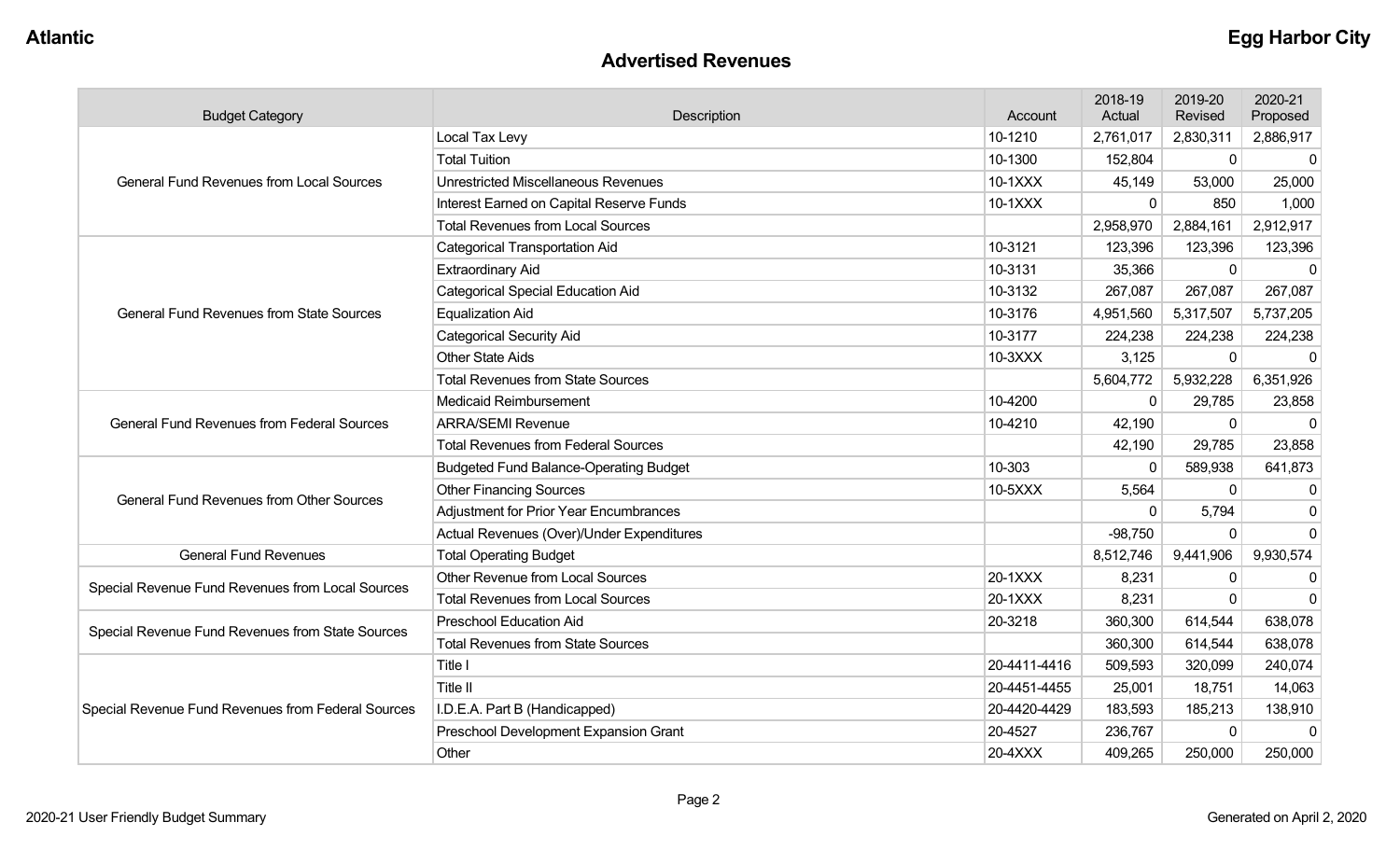#### **Advertised Revenues**

| <b>Budget Category</b>                             | Description                                                                          | Account | 2018-19<br>Actual | 2019-20<br>Revised      | 2020-21<br>Proposed |
|----------------------------------------------------|--------------------------------------------------------------------------------------|---------|-------------------|-------------------------|---------------------|
| Special Revenue Fund Revenues from Federal Sources | <b>Total Revenues from Federal Sources</b>                                           |         | 1,364,219         | 774,063                 | 643,047             |
|                                                    | Transfers from Operating Budget-Pre-Kindergarten                                     | 20-5200 | 111,469           |                         |                     |
| Special Revenue Fund Revenues from Other Sources   | Transfers from Operating Budget-Pre-Kindergarten (Special Education)                 | 20-5200 | $\Omega$          | 96,787                  | 76,018              |
| Special Revenue Fund Revenues                      | <b>Total Grants and Entitlements</b>                                                 |         | 1,844,219         | 1,485,394               | 1,357,143           |
| Debt Service Fund Transfer and Other Financing     | <b>Other Financing Sources</b>                                                       | 40-5XXX | 116,350           |                         | 0                   |
|                                                    | Local Tax Levy                                                                       | 40-1210 | 478,609           | 423,389                 | 369,083             |
| Debt Service Fund Revenues from Local Sources      | <b>Other Miscellaneous</b>                                                           | 40-1XXX | 1,324             |                         |                     |
|                                                    | Miscellaneous                                                                        | 40-1XXX | 1,324             |                         |                     |
|                                                    | Total Revenues from Local Sources                                                    |         | 479,933           | 423,389                 | 369,083             |
|                                                    | <b>Budgeted Fund Balance</b>                                                         | 40-303  | $\mathbf 0$       | 32,443                  | 1,325               |
| Debt Service Fund Revenues from Other Sources      | Withdrawal from Debt Service Reserve                                                 | 40-313  | $\mathbf{0}$      | 147,750                 | 231,024             |
|                                                    | <b>Total Local Repayment of Debt</b>                                                 |         | 596,283           | 603,582                 | 601,432             |
|                                                    | Actual Revenues (Over)/Under Expenditures                                            |         | 3,998             |                         |                     |
| Debt Service Fund Revenues                         | <b>Total Repayment of Debt</b>                                                       |         | 600,281           | 603,582                 | 601,432             |
| All Fund Revenues                                  | <b>Total Revenues/Sources</b>                                                        |         | 10,957,246        | 11,530,882              | 11,889,149          |
|                                                    | Deduct Transfer-Transfers from Operating Budget-Pre-Kindergarten                     | 20-5200 | 111,469           |                         | $\Omega$            |
| <b>Revenues Net of Transfers</b>                   | Deduct Transfer-Transfers from Operating Budget-Pre-Kindergarten (Special Education) | 20-5200 | $\mathbf{0}$      | 96,787                  | 76,018              |
|                                                    | <b>Total Revenues/Sources Net of Transfers</b>                                       |         | 10,845,777        | 11,434,095   11,813,131 |                     |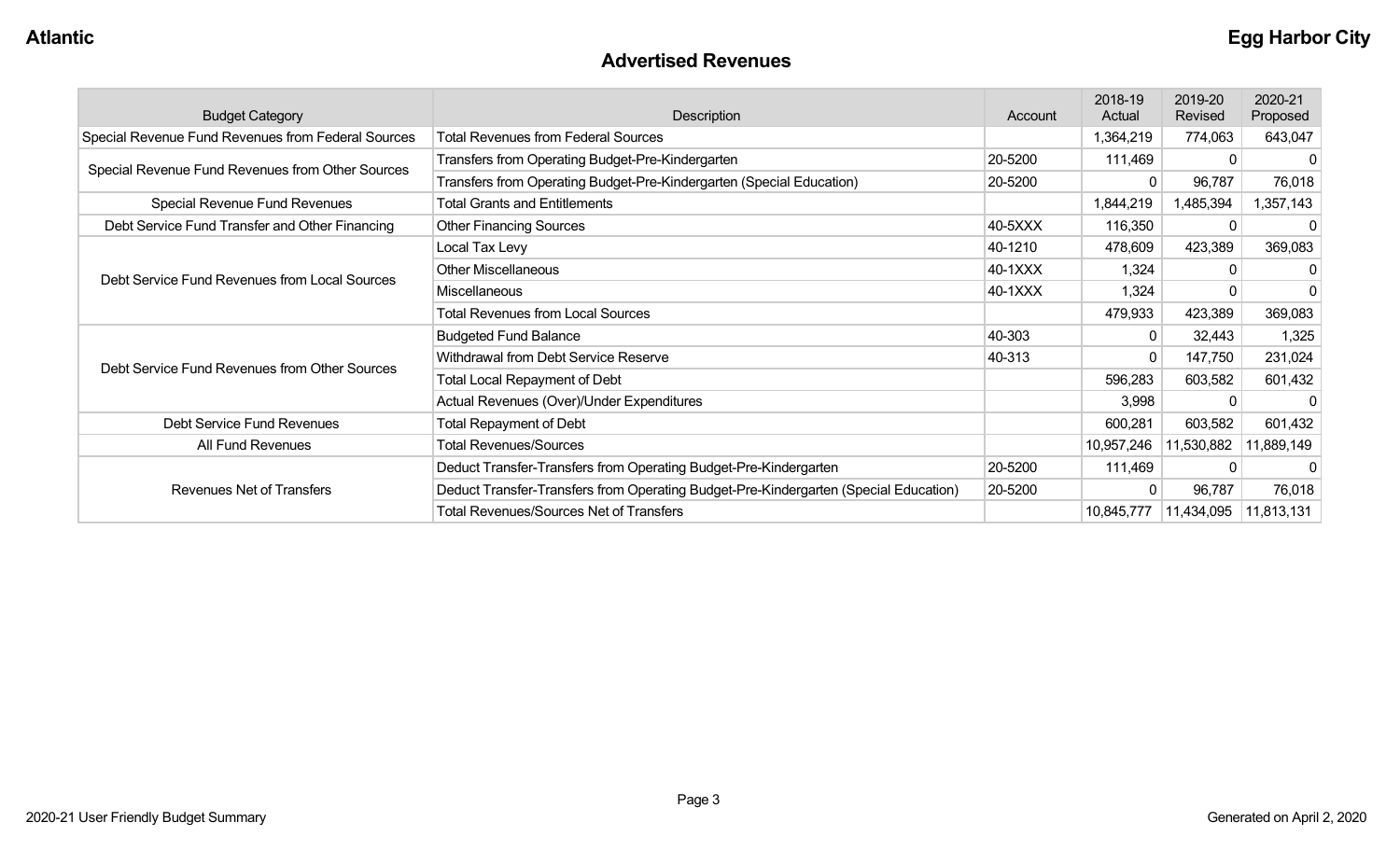# **Advertised Appropriations**

| <b>Budget Category</b>                             | Description                                                                        | Account        | 2018-19<br>Actual | 2019-20<br>Revised | 2020-21<br>Proposed |
|----------------------------------------------------|------------------------------------------------------------------------------------|----------------|-------------------|--------------------|---------------------|
|                                                    | <b>Regular Programs-Instruction</b>                                                | 11-1XX-100-XXX | 2,313,508         | 2,395,535          | 2,451,528           |
|                                                    | <b>Special Education-Instruction</b>                                               | 11-2XX-100-XXX | 855,085           | 916,347            | 972,172             |
| General Fund Current Expenses for Instruction      | <b>Basic Skills/Remedial-Instruction</b>                                           | 11-230-100-XXX | 28,075            | 76,701             | 77,197              |
|                                                    | <b>Bilingual Education-Instruction</b>                                             | 11-240-100-XXX | 66,116            | 71,760             | 77,010              |
|                                                    | School-Sponsored Cocurricular or Extracurricular Activities-Instruction            | 11-401-100-XXX | 43,179            | 59,227             | 60,856              |
|                                                    | School-Sponsored Athletics-Instruction                                             | 11-402-100-XXX | 7,772             | 14,292             | 11,840              |
|                                                    | Undistributed Expenditures-Instruction (Tuition)                                   | 11-000-100-XXX | 432,814           | 651,228            | 651,525             |
|                                                    | Undistributed Expenditures-Attendance and Social Work                              | 11-000-211-XXX | 65,344            | 73,369             | 76,840              |
|                                                    | Undistributed Expenditures-Health Services                                         | 11-000-213-XXX | 152,474           | 188,316            | 197,984             |
|                                                    | Undistributed Expenditures-Speech, OT, PT and Related Services                     | 11-000-216-XXX | 87,575            | 102,484            | 105,573             |
|                                                    | Undistributed Expenditures-Other Support Services, Students-Extraordinary Services | 11-000-217-XXX | 40,936            | 28,610             | 30,000              |
|                                                    | Undistributed Expenditures-Guidance                                                | 11-000-218-XXX | 173,379           | 176,439            | 149,733             |
|                                                    | Undistributed Expenditures-Child Study Teams                                       | 11-000-219-XXX | 328,408           | 352,826            | 372,750             |
|                                                    | Undistributed Expenditures-Improvement of Instruction Services                     | 11-000-221-XXX | 130,370           | 123,823            | 126,929             |
| General Fund Current Expenses for Support Services | Undistributed Expenditures-Education Media Services/Library                        | 11-000-222-XXX | 32,679            | 33,322             | 34,392              |
|                                                    | Undistributed Expenditures-Instructional Staff Training Services                   | 11-000-223-XXX | 16,121            | 27,968             | 48,830              |
|                                                    | Undistributed Expenditures-Support Services-General Administration                 | 11-000-230-XXX | 191,173           | 231,527            | 228,753             |
|                                                    | Undistributed Expenditures-Support Services-School Administration                  | 11-000-240-XXX | 224,241           | 252,908            | 246,434             |
|                                                    | Undistributed Expenditures-Central Services                                        | 11-000-251-XXX | 197,031           | 205,415            | 221,819             |
|                                                    | Undistributed Expenditures-Administrative InformationTechnology                    | 11-000-252-XXX | 36,193            | 38,509             | 39,947              |
|                                                    | Undistributed Expenditures-Operation and Maintenance of Plant Services             | 11-000-26X-XXX | 1,051,589         | 1,040,034          | 1,071,645           |
|                                                    | Undistributed Expenditures-Student Transportation Services                         | 11-000-270-XXX | 243,223           | 281,321            | 302,275             |
|                                                    | Personal Services-Employee Benefits                                                | 11-XXX-XXX-2XX | 1,359,263         | 1,659,570          | 1,677,021           |
|                                                    | <b>Total Undistributed Expenditures</b>                                            |                | 4,762,813         | 5,467,669          | 5,582,450           |
| <b>General Fund Current Expenses</b>               | <b>Total General Current Expense</b>                                               |                | 8,076,548         | 9,001,531          | 9,233,053           |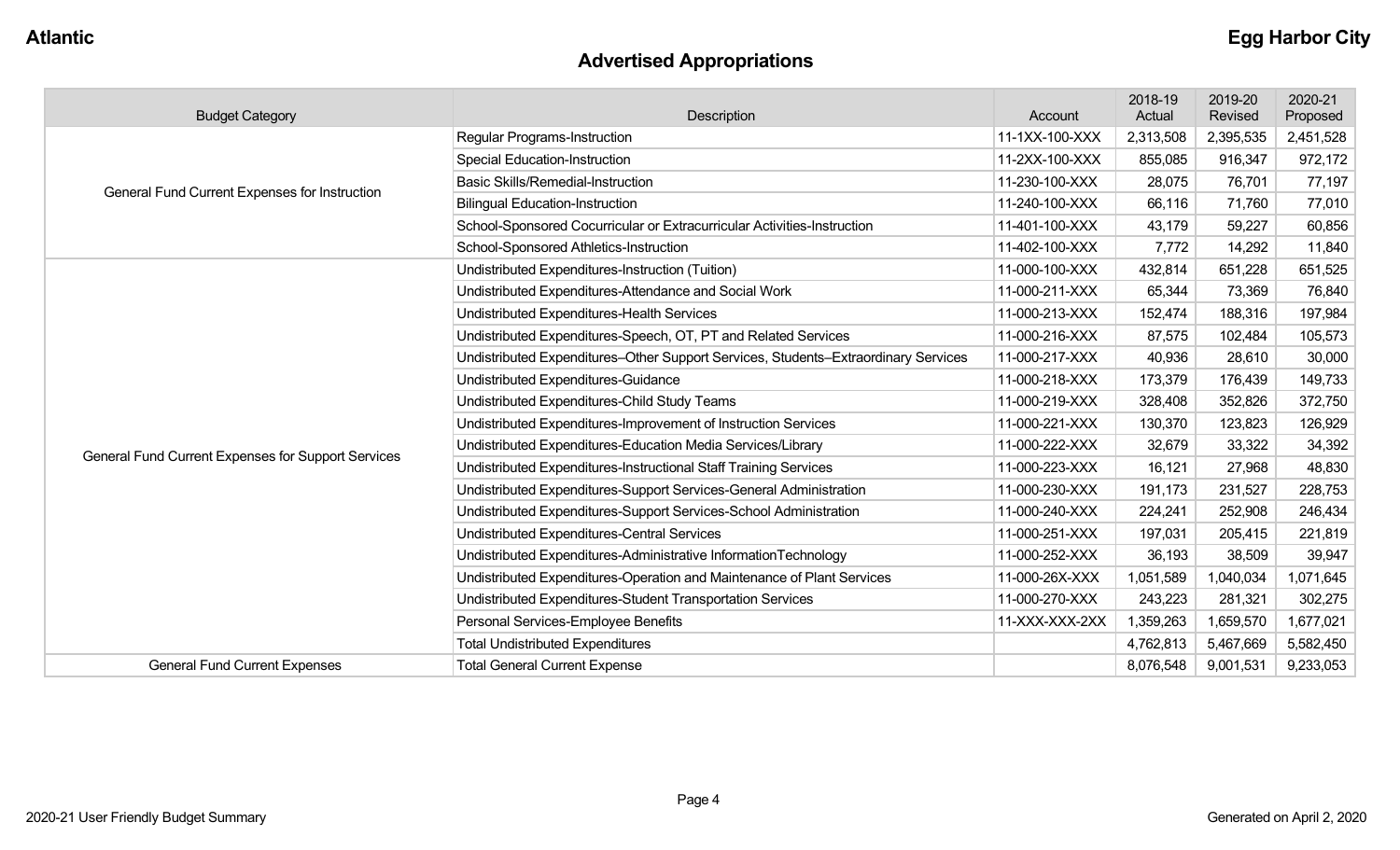# **Advertised Appropriations**

| <b>Budget Category</b>                                      | Description                                                               |                | 2018-19<br>Actual | 2019-20<br>Revised               | 2020-21<br>Proposed |
|-------------------------------------------------------------|---------------------------------------------------------------------------|----------------|-------------------|----------------------------------|---------------------|
|                                                             | Equipment                                                                 | 12-XXX-XXX-730 | 45,588            | 3,253                            | 69,195              |
|                                                             | <b>Facilities Acquisition and Construction Services</b>                   | 12-000-400-XXX | 195,873           | 195,873                          | 229,123             |
| <b>Capital Outlay</b>                                       | Increase In Capital Reserve                                               | 10-604         | $\mathbf{0}$      | $\Omega$                         | 100,000             |
|                                                             | Interest Deposit to Capital Reserve                                       | 10-604         | $\Omega$          | 850                              | 1,000               |
|                                                             | <b>Total Capital Outlay</b>                                               |                | 241,461           | 199,976                          | 399,318             |
| General Fund Expenses and Transfers                         | <b>Transfer of Funds to Charter Schools</b>                               | 10-000-100-56X | 194,737           | 240,399                          | 298,203             |
|                                                             | <b>General Fund Grand Total</b>                                           |                | 8,512,746         | 9,441,906                        | 9,930,574           |
| Special Revenue Fund Expenses for Grants and Entitlements   | <b>Local Projects</b>                                                     | 20-XXX-XXX-XXX | 8,231             | $\mathbf 0$                      | 0                   |
|                                                             | <b>Preschool Education Aid Instruction</b>                                | 20-218-100-XXX | 292,748           | 418,339                          | 421,328             |
| Special Revenue Fund Expenses for Preschool Education Aid   | <b>Support Services</b>                                                   | 20-218-200-XXX | 179,021           | 292,992                          | 292,768             |
|                                                             | <b>Total Preschool Education Aid</b>                                      | 20-218-XXX-XXX | 471,769           | 711,331                          | 714,096             |
| Special Revenue Fund Expenses for State Projects            | <b>Total State Projects</b><br>20-XXX-XXX-XXX                             |                | 471,769           | 711,331                          | 714,096             |
|                                                             | <b>Preschool Expansion Grant Instruction</b>                              | 20-220-100-XXX | 137,005           | 0                                | 0                   |
| Special Revenue Fund Expenses for Preschool Expansion Grant | Preschool Expansion Grant Support Services                                | 20-220-200-XXX | 99,762            | $\Omega$                         | $\mathbf 0$         |
|                                                             | Preschool Expansion Grant                                                 | 20-220-XXX-XXX | 236,767           | $\Omega$                         | $\overline{0}$      |
|                                                             | Title I                                                                   | 20-XXX-XXX-XXX | 509,593           | 320,099                          | 240,074             |
|                                                             | Title II                                                                  | 20-XXX-XXX-XXX | 25,001            | 18,751                           | 14,063              |
| Special Revenue Fund Expenses for Federal Projects          | I.D.E.A. Part B (Handicapped)                                             | 20-XXX-XXX-XXX | 183,593           | 185,213                          | 138,910             |
|                                                             | Other                                                                     | 20-XXX-XXX-XXX | 409,265           | 250,000                          | 250,000             |
|                                                             | <b>Total Federal Projects</b>                                             | 20-XXX-XXX-XXX | 1,364,219         | 774,063                          | 643,047             |
| Special Revenue Fund Expenses                               | <b>Total Special Revenue Funds</b>                                        |                | 1,844,219         | 1,485,394                        | 1,357,143           |
| Debt Service Fund Expenses                                  | <b>Total Regular Debt Service</b>                                         | 40-701-510-XXX | 600,281           | 603,582                          | 601,432             |
|                                                             | <b>Total Debt Service Funds</b>                                           |                | 600,281           | 603,582                          | 601,432             |
| All Fund Expenses                                           | <b>Total Expenditures/Appropriations</b>                                  |                | 10,957,246        | 11,530,882                       | 11,889,149          |
|                                                             | Deduct Transfer-Local Contribution-Transfer To Special Revenues-Regular   | 11-105-100-935 | 111,469           | $\mathbf 0$                      | 0                   |
| <b>Expenses Net of Transfers</b>                            | Deduct Transfer-Local Contribution-Transfer To Special Revenues-Inclusion | 11-105-100-936 | $\Omega$          | 96,787                           | 76,018              |
|                                                             | <b>Total Expenditures Net of Transfers</b>                                |                |                   | 10,845,777 11,434,095 11,813,131 |                     |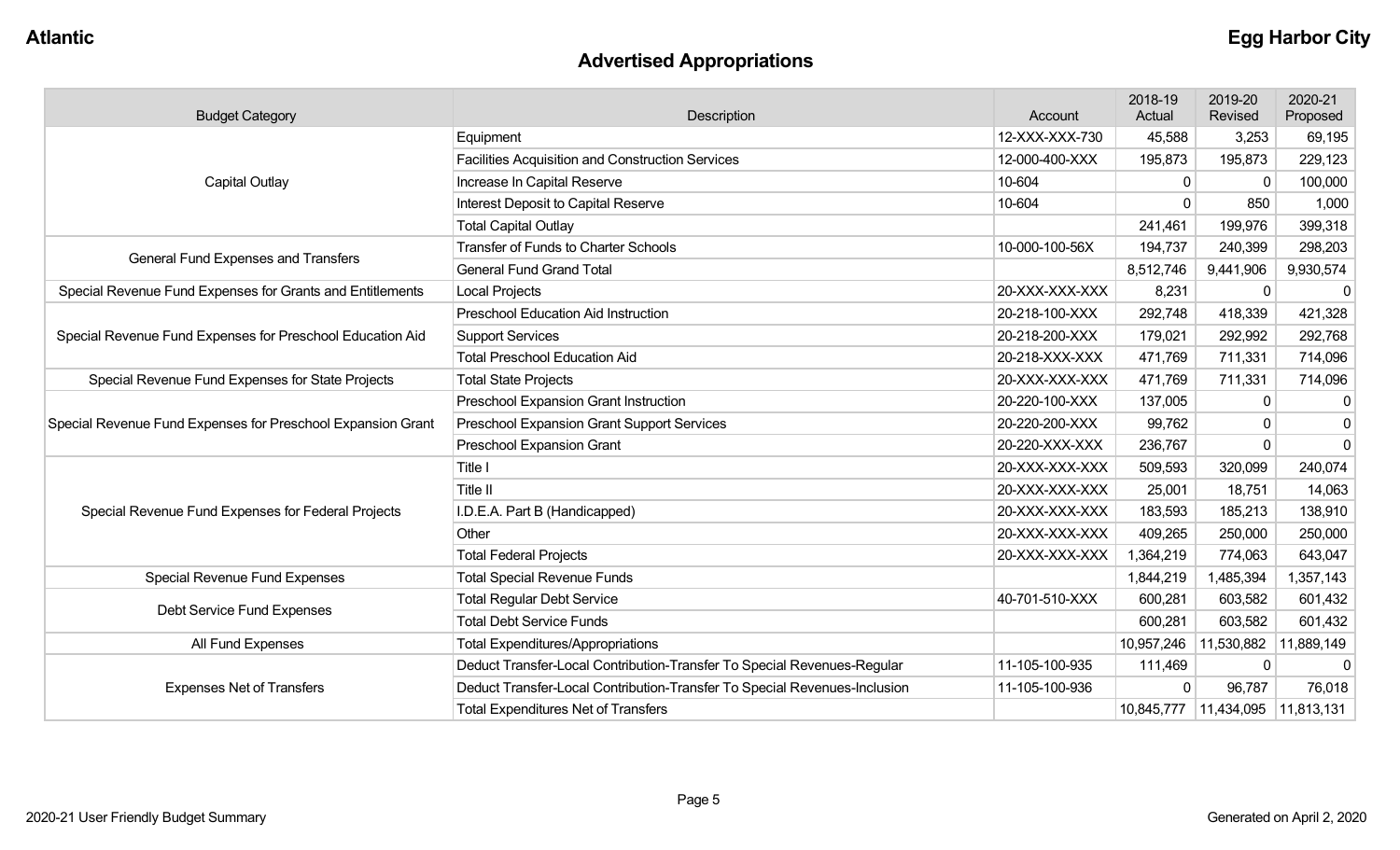# **Advertised Recapitulation of Balances**

| <b>Fund Balance Category</b>                   | <b>Budget Category</b>                                           | <b>Audited</b><br><b>Balance</b><br>06/30/2018 | Audited<br><b>Balance</b><br>06/30/2019 | Estimated<br><b>Balance</b><br>06/30/2020 | <b>Estimated</b><br><b>Balance</b><br>06/30/2021 |
|------------------------------------------------|------------------------------------------------------------------|------------------------------------------------|-----------------------------------------|-------------------------------------------|--------------------------------------------------|
|                                                | <b>Capital Reserve</b>                                           | 271,405                                        | 372,051                                 | 372,901                                   | 473,901                                          |
|                                                | <b>Adult Education Programs</b>                                  | 0                                              | 0                                       |                                           |                                                  |
|                                                | Maintenance Reserve                                              | 31,482                                         | 0                                       |                                           |                                                  |
| <b>Restricted for General Operating Budget</b> | Legal Reserve                                                    | 1,096,251                                      | 1,175,180                               | 603,382                                   |                                                  |
|                                                | <b>Tuition Reserve</b>                                           | 0                                              | 0                                       |                                           |                                                  |
|                                                | <b>Current Expense Emergency Reserve</b>                         | 0                                              | 0                                       |                                           |                                                  |
|                                                | Impact Aid Reserve for General Expenses (Sections 8002 and 8003) | 0                                              | 0                                       | 0                                         |                                                  |
|                                                | Impact Aid Reserve for Capital Expenses (Sections 8007 and 8008) | 0                                              | 0                                       |                                           |                                                  |
| Restricted for Repayment of Debt               | Repayment of Debt                                                |                                                | 0                                       | 231,024                                   |                                                  |
|                                                | <b>General Operating Budget</b>                                  | 330,721                                        | 306,631                                 | 288,491                                   | 250,000                                          |
| Unrestricted                                   | Repayment of Debt                                                | 37,766                                         | 33,768                                  | 1,325                                     |                                                  |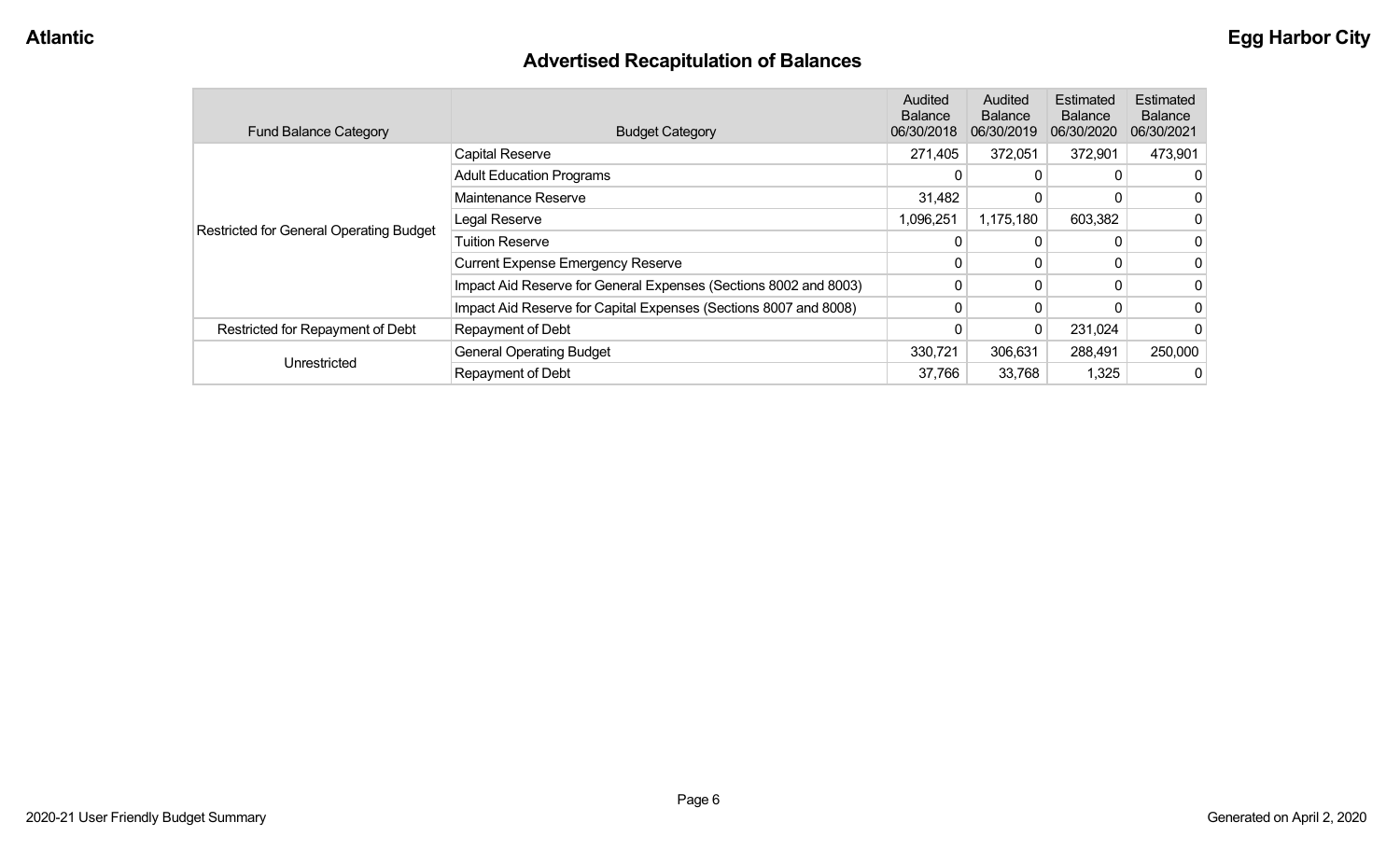#### **Advertised Per Pupil Cost Calculations**

| Per Pupil Cost Calculations                       | 2017-18<br><b>Actual Costs</b> | 2018-19<br><b>Actual Costs</b> | 2019-20<br><b>Original Budget</b> | 2019-20<br><b>Revised Budget</b> | 2020-21<br><b>Proposed Budget</b> |
|---------------------------------------------------|--------------------------------|--------------------------------|-----------------------------------|----------------------------------|-----------------------------------|
| <b>Total Budgetary Comparative Per Pupil Cost</b> | \$13,439                       | \$14,674                       | \$15,458                          | \$17,904                         | \$18,125                          |
| <b>Total Classroom Instruction</b>                | \$7,965                        | \$8,275                        | \$8,943                           | \$10,258                         | \$10,441                          |
| <b>Classroom-Salaries and Benefits</b>            | \$7,508                        | \$7,766                        | \$8,291                           | \$9,544                          | \$9,712                           |
| Classroom-General Supplies and Textbooks          | \$273                          | \$341                          | \$463                             | \$512                            | \$517                             |
| <b>Classroom-Purchased Services</b>               | \$185                          | \$168                          | \$190                             | \$203                            | \$211                             |
| <b>Total Support Services</b>                     | \$2,247                        | \$2,568                        | \$2,658                           | \$3,130                          | \$3,153                           |
| Support Services-Salaries and Benefits            | \$2,024                        | \$2,246                        | \$2,264                           | \$2,646                          | \$2,640                           |
| <b>Total Administrative Costs</b>                 | \$1,479                        | \$1,515                        | \$1,566                           | \$1,909                          | \$1,891                           |
| <b>Administration Salaries and Benefits</b>       | \$1,239                        | \$1,269                        | \$1,276                           | \$1,581                          | \$1,546                           |
| <b>Total Operations and Maintenance of Plant</b>  | \$1,626                        | \$2,195                        | \$2,123                           | \$2,411                          | \$2,451                           |
| Operations and Maintenance-Salaries and Benefits  | \$715                          | \$910                          | \$1,074                           | \$1,036                          | \$1,074                           |
| <b>Board Contribution to Food Services</b>        | \$0                            | \$0                            | \$0                               | \$0                              | \$0                               |
| <b>Total Extracurricular Costs</b>                | \$121                          | \$121                          | \$167                             | \$195                            | \$190                             |
| <b>Total Equipment Costs</b>                      | \$0                            | \$86                           | \$0                               | \$7                              | \$141                             |
| Legal Costs                                       | \$2                            | \$2                            | \$9                               | \$4                              | \$10                              |
| Employee Benefits as a percentage of salaries*    | 28.08%                         | 29.37%                         | 34.94%                            | 34.74%                           | 34.05%                            |

\*Does not include pension and social security paid by the State on-behalf of the district.

\*\*Federal and State funds in the blended resource school-based budgets.

The information presented in columns 1 through 3 as well as the related descriptions of the per pupil cost calculations are contained in the Taxpayers' Guide to Education Spending and can be found on the Department of Education's Internet website: http://www.state.nj.us/education/guide/. This publication is also available in the board office and public libraries. The same calculations were performed using the 2019-20 revised appropriations and the 2020-21 budgeted appropriations presented in this advertised budget. Total Budgetary Comparative Per Pupil Cost is defined as current expense exclusive of tuition expenditures, transportation, residential costs, and judgments against the school district. For all years it also includes the restricted entitlement aids. With the exception of Total Equipment Cost, each of the other per pupil cost calculations presented is a component of the total comparative per pupil cost, although all components are not shown.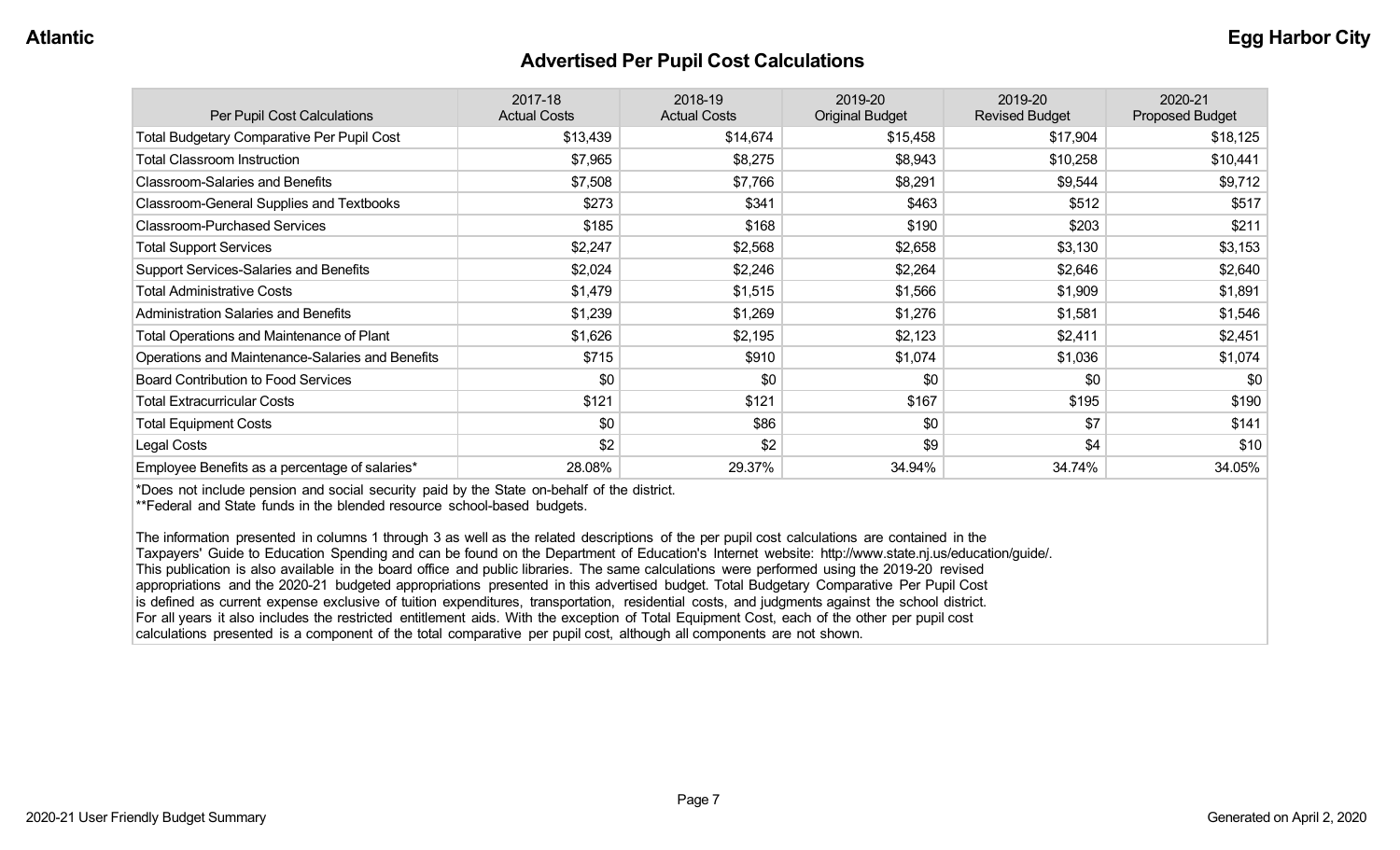#### **Shared Services**

| <b>Shared Service Category Type</b>     | <b>Shared Service Category Description</b>            | Amount<br>Saved<br>(Optional) |
|-----------------------------------------|-------------------------------------------------------|-------------------------------|
| Insurance Coverages and Benefits        | <b>ACCASBO Joint Insurance Fund</b>                   | 0                             |
| Municipal/Public Works                  | Trash collection shared with Egg Harbor City          | 0                             |
| Purchasing                              | Alliance for Competitive Energy Services              | 0                             |
| Staffing - Other                        | Master Teacher for PreK shared with Hamilton Township | 0                             |
| <b>Technology Services</b>              | Alliance for Competitive Telecommunications           | 0                             |
| Transportation Services, including Fuel | <b>Greater Egg Transportation Consortium</b>          | 0                             |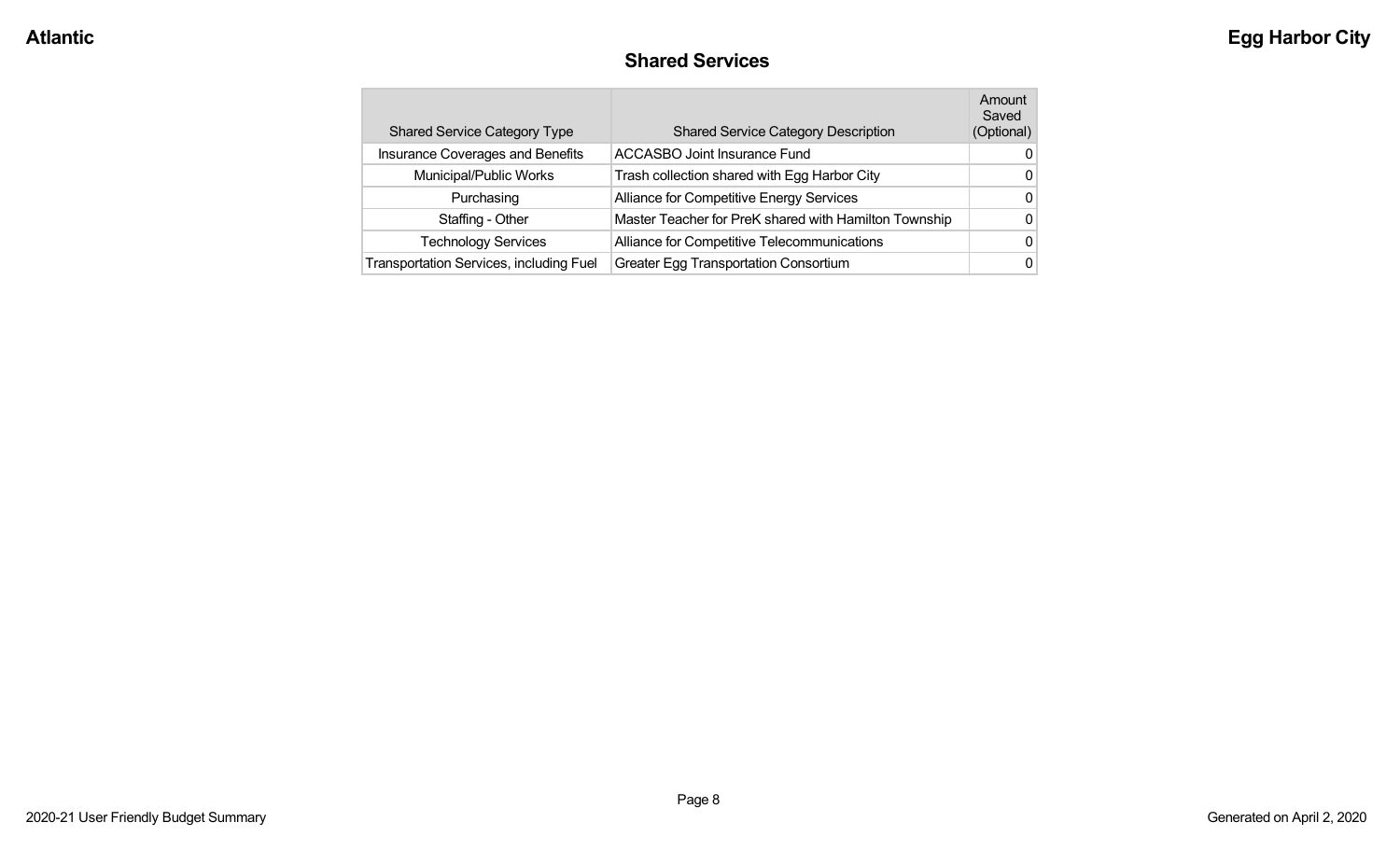#### **Estimated Tax Rates**

| Municipality    | Category                                                                                                           | Amount      |
|-----------------|--------------------------------------------------------------------------------------------------------------------|-------------|
|                 | (A) General Fund School Levy                                                                                       | 2,858,614   |
|                 | (D) Total School Levy                                                                                              | 3,275,928   |
|                 | (B) Estimated Net Taxable Valuation (as of 10/01/19)                                                               | 198,723,500 |
|                 | (H) Estimated Equalized Valuation (as of 10/01/19)                                                                 | 213,750,134 |
| Egg Harbor City | (C) Estimated 2020-21 General Fund School Tax Rate, Without Repayment of Debt or Adjustments=100x(A)/(B)           | 1.4385      |
|                 | (F) Estimated 2020-21 Total School Tax Rate, With Repayment of Debt and Adjustments=100x(D)/(B)                    | 1.6485      |
|                 | (I) Estimated 2020-21 Equalized General Fund School Tax Rate, Without Repayment of Debt or Adjustments=100x(A)/(H) | 1.3374      |
|                 | (L) Estimated 2020-21 Equalized Total School Tax Rate, With Repayment of Debt and Adjustments=100x(D)/(H)          | 1.5326      |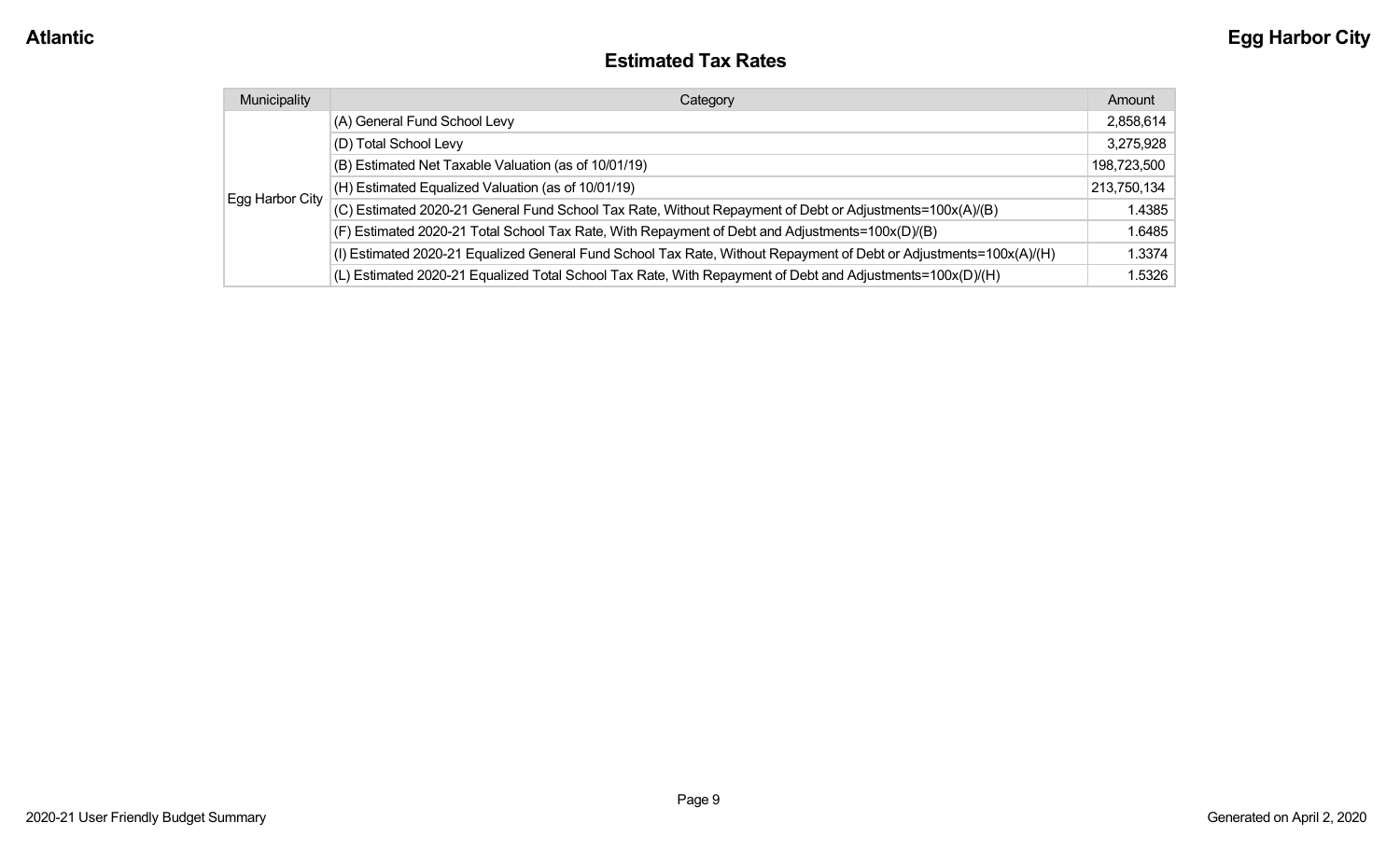| Name            | Category                                                                                  | Measure                                    |
|-----------------|-------------------------------------------------------------------------------------------|--------------------------------------------|
|                 | <b>Job Title</b>                                                                          | Superintendent                             |
|                 | Job Title II                                                                              | None Reported                              |
|                 | <b>Base Annual Salary Amount</b>                                                          | \$142,700                                  |
|                 | Full-Time Equivalent (FTE)                                                                | 1.0                                        |
|                 | Shared with Another District?                                                             | N                                          |
|                 | <b>Shared County</b>                                                                      | None Reported                              |
|                 | <b>Shared District</b>                                                                    | None Reported                              |
|                 | <b>Job Title Other District</b>                                                           | None Reported                              |
|                 | Member of Collective Bargaining Unit (CBU)?                                               | N                                          |
|                 | <b>Beginning Date of Contract</b>                                                         | 07/01/19                                   |
|                 | <b>End Date of Contract</b>                                                               | 06/30/24                                   |
|                 | <b>Contracted Number of Annual Work Days</b>                                              | 260                                        |
|                 | <b>Contracted Number of Annual Vacation Days</b>                                          | 20                                         |
|                 | Contracted Number of Annual Sick Days                                                     | 12                                         |
| Adrienne Shulby | Contracted Number of Annual Personal Days                                                 | 3                                          |
|                 | <b>Contracted Number of Annual Consulting Days</b>                                        | 0                                          |
|                 | Number of Other Contracted Non-Working Days                                               | $\Omega$                                   |
|                 | Description of Other Contracted Non-Working Days                                          | None Reported                              |
|                 | <b>Total Allowances Amount</b>                                                            | \$3,400                                    |
|                 | <b>Total Bonuses Amount</b>                                                               | \$0                                        |
|                 | <b>Total Stipends Amount</b>                                                              | \$0                                        |
|                 | District Contributions Above Teacher Contract for Insurance (Health, Dental, Life, Other) | \$0                                        |
|                 | District Contributions Above Teacher Contract for Retirement Plans                        | \$0                                        |
|                 | Total Contractual Post-Employment Benefit Amount                                          | \$15,000                                   |
|                 | Contractual Post-Employment Benefit Description of Payout of Sick days                    | 1/260th of final salary capped at \$15,000 |
|                 | Contractual Post-Employment Benefit Description of Payout of Vacation days                | None                                       |
|                 | Contractual Post-Employment Benefit Description of Payout of Personal days                | None                                       |
|                 | Contractual Post-Employment Benefit Description of Other Benefits 1                       | None Reported                              |
|                 | Contractual Post-Employment Benefit Description of Other Benefits 2                       | None Reported                              |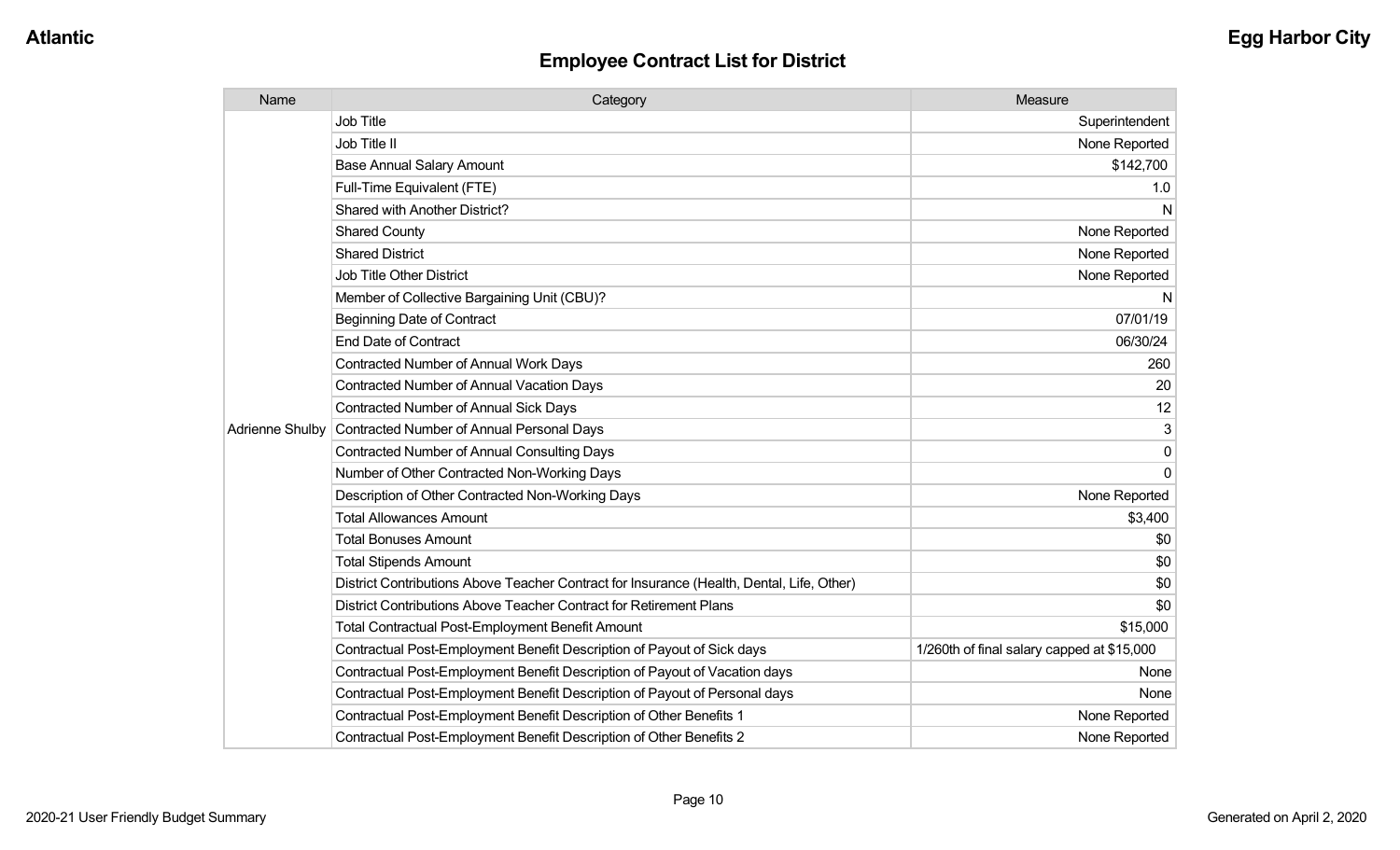| Name                   | Category                                                                                 | Measure                                 |
|------------------------|------------------------------------------------------------------------------------------|-----------------------------------------|
|                        | Contractual Post-Employment Benefit Description of Other Benefits 3                      | None Reported                           |
|                        | Total Other/In-Kind Remuneration Amount                                                  | \$0                                     |
|                        | Description of Other/In-Kind Remuneration Annual Option to Buyback Sick Time in Cash     | None Reported                           |
|                        | Description of Other/In-Kind Remuneration Annual Option to Buyback Vacation Time in Cash | None Reported                           |
|                        | Description of Other/In-Kind Remuneration Annual Option to Buyback Personal Time in Cash | None Reported                           |
| <b>Adrienne Shulby</b> | Description of Other/In-Kind Remuneration Annual Option to Other Remuneration 1          | None Reported                           |
|                        | Description of Other/In-Kind Remuneration Annual Option to Other Remuneration 2          | None Reported                           |
|                        | Description of Other/In-Kind Remuneration Annual Option to Other Remuneration 3          | None Reported                           |
|                        | <b>Additional Comment 1</b>                                                              | None Reported                           |
|                        | <b>Additional Comment 2</b>                                                              | None Reported                           |
|                        | <b>Additional Comment 3</b>                                                              | None Reported                           |
|                        | <b>Job Title</b>                                                                         | Coordinator/Director/Manager/Supervisor |
|                        | Job Title II                                                                             | Supervisor of Special Pro               |
|                        | <b>Base Annual Salary Amount</b>                                                         | \$116,822                               |
|                        | Full-Time Equivalent (FTE)                                                               | 1.0                                     |
|                        | Shared with Another District?                                                            |                                         |
|                        | <b>Shared County</b>                                                                     | None Reported                           |
|                        | <b>Shared District</b>                                                                   | None Reported                           |
|                        | Job Title Other District                                                                 | None Reported                           |
|                        | Member of Collective Bargaining Unit (CBU)?                                              |                                         |
| <b>Gina Forester</b>   | <b>Beginning Date of Contract</b>                                                        | 07/01/19                                |
|                        | <b>End Date of Contract</b>                                                              | 06/30/20                                |
|                        | <b>Contracted Number of Annual Work Days</b>                                             | 260                                     |
|                        | <b>Contracted Number of Annual Vacation Days</b>                                         | 20                                      |
|                        | Contracted Number of Annual Sick Days                                                    | 12                                      |
|                        | Contracted Number of Annual Personal Days                                                | 3                                       |
|                        | Contracted Number of Annual Consulting Days                                              | $\mathbf 0$                             |
|                        | Number of Other Contracted Non-Working Days                                              | $\mathbf{0}$                            |
|                        | Description of Other Contracted Non-Working Days                                         | None Reported                           |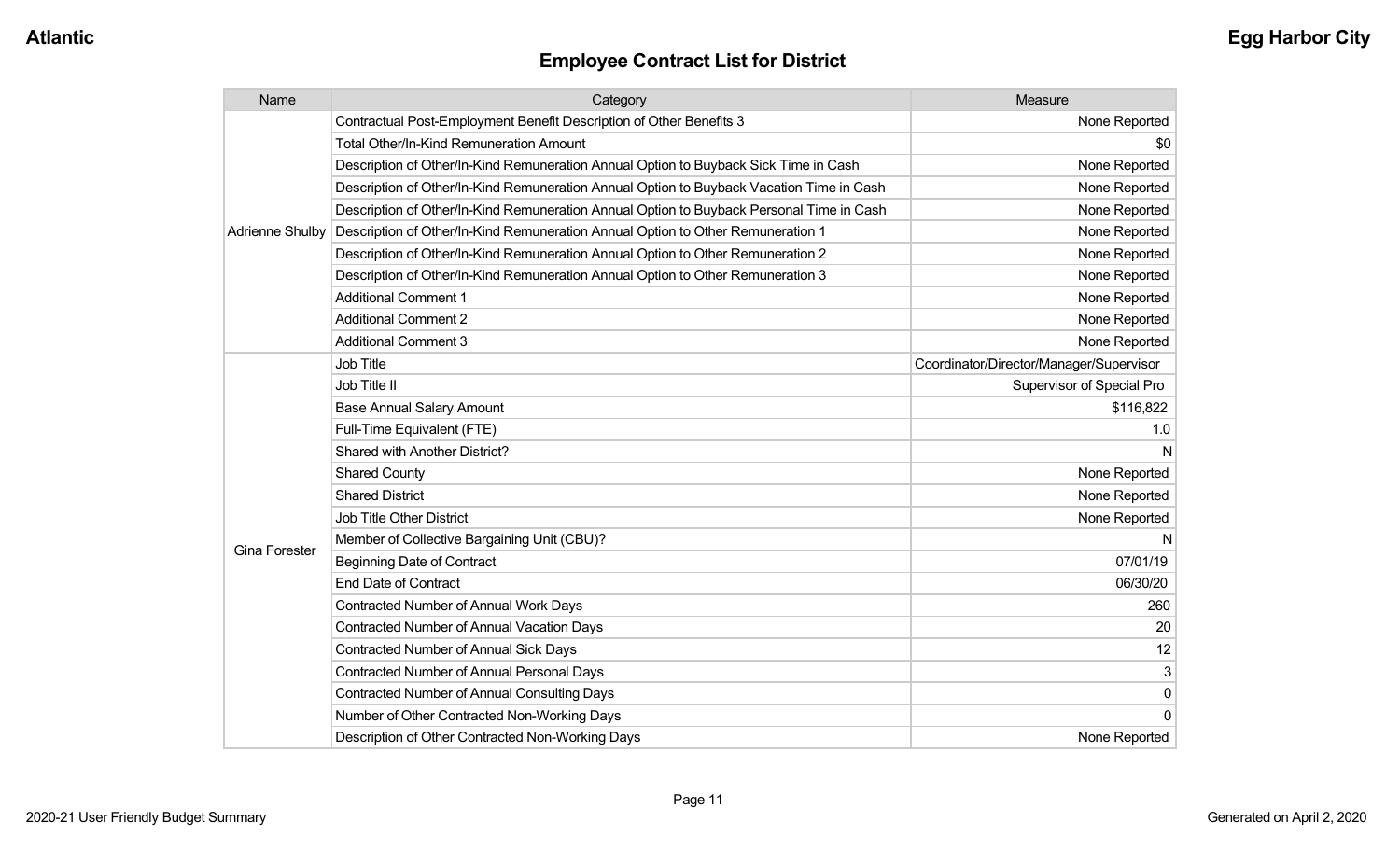| Name                 | Category                                                                                  | Measure                                 |
|----------------------|-------------------------------------------------------------------------------------------|-----------------------------------------|
|                      | <b>Total Allowances Amount</b>                                                            | \$1,640                                 |
|                      | <b>Total Bonuses Amount</b>                                                               | \$0                                     |
|                      | <b>Total Stipends Amount</b>                                                              | \$0                                     |
|                      | District Contributions Above Teacher Contract for Insurance (Health, Dental, Life, Other) | \$0                                     |
|                      | District Contributions Above Teacher Contract for Retirement Plans                        | \$0                                     |
|                      | <b>Total Contractual Post-Employment Benefit Amount</b>                                   | \$15,000                                |
|                      | Contractual Post-Employment Benefit Description of Payout of Sick days                    | 1/260th of final pay capped at \$15,000 |
|                      | Contractual Post-Employment Benefit Description of Payout of Vacation days                | None                                    |
|                      | Contractual Post-Employment Benefit Description of Payout of Personal days                | None                                    |
|                      | Contractual Post-Employment Benefit Description of Other Benefits 1                       | None Reported                           |
|                      | Contractual Post-Employment Benefit Description of Other Benefits 2                       | None Reported                           |
| <b>Gina Forester</b> | Contractual Post-Employment Benefit Description of Other Benefits 3                       | None Reported                           |
|                      | <b>Total Other/In-Kind Remuneration Amount</b>                                            | \$0                                     |
|                      | Description of Other/In-Kind Remuneration Annual Option to Buyback Sick Time in Cash      | None Reported                           |
|                      | Description of Other/In-Kind Remuneration Annual Option to Buyback Vacation Time in Cash  | None Reported                           |
|                      | Description of Other/In-Kind Remuneration Annual Option to Buyback Personal Time in Cash  | None Reported                           |
|                      | Description of Other/In-Kind Remuneration Annual Option to Other Remuneration 1           | None Reported                           |
|                      | Description of Other/In-Kind Remuneration Annual Option to Other Remuneration 2           | None Reported                           |
|                      | Description of Other/In-Kind Remuneration Annual Option to Other Remuneration 3           | None Reported                           |
|                      | <b>Additional Comment 1</b>                                                               | None Reported                           |
|                      | <b>Additional Comment 2</b>                                                               | None Reported                           |
|                      | <b>Additional Comment 3</b>                                                               | None Reported                           |
|                      | <b>Job Title</b>                                                                          | Principal                               |
|                      | Job Title II                                                                              | None Reported                           |
|                      | <b>Base Annual Salary Amount</b>                                                          | \$128,056                               |
| Jack Griffith        | Full-Time Equivalent (FTE)                                                                | 1.0                                     |
|                      | Shared with Another District?                                                             | N                                       |
|                      | <b>Shared County</b>                                                                      | None Reported                           |
|                      | <b>Shared District</b>                                                                    | None Reported                           |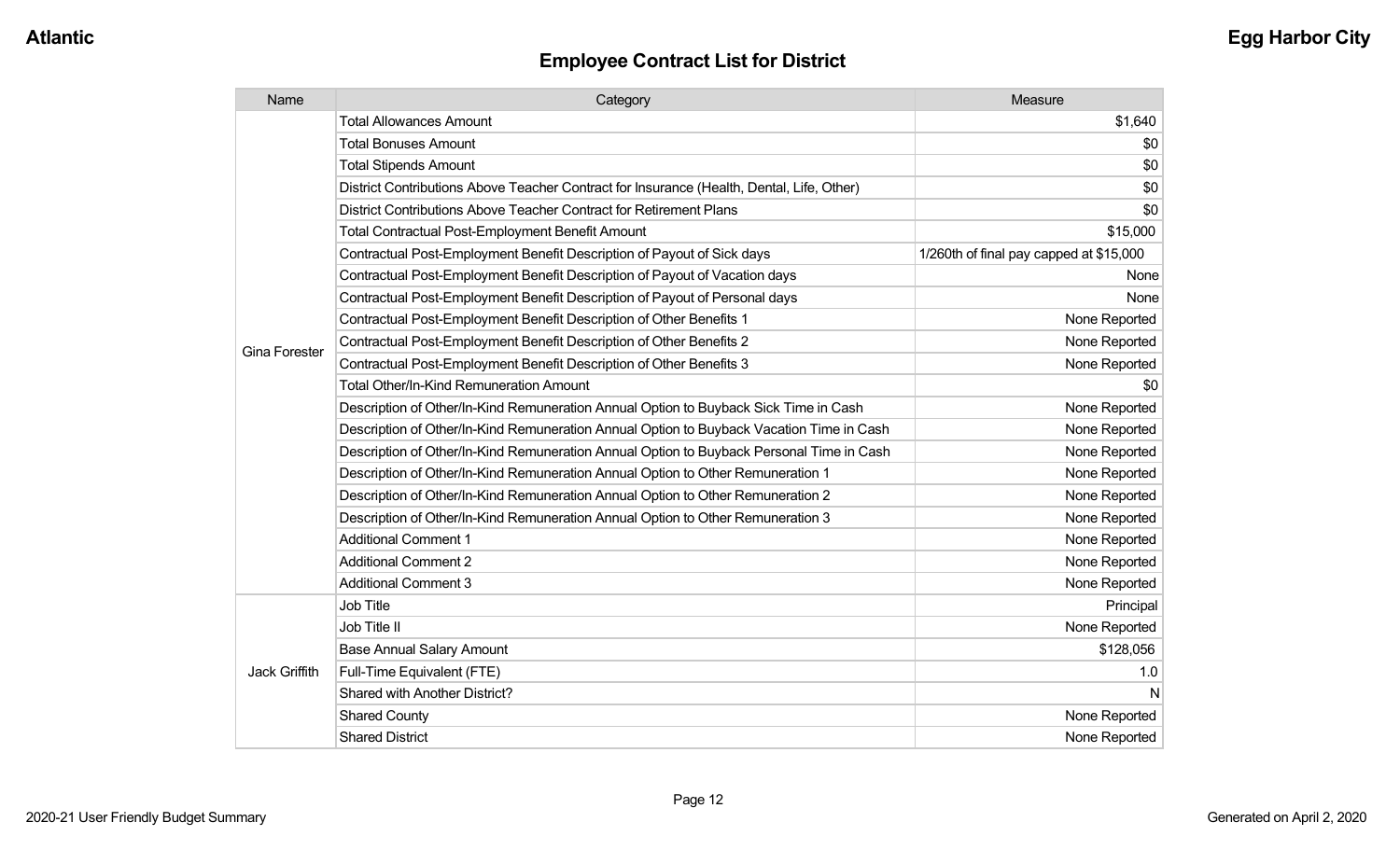| Name                 | Category                                                                                  | Measure                                 |
|----------------------|-------------------------------------------------------------------------------------------|-----------------------------------------|
|                      | <b>Job Title Other District</b>                                                           | None Reported                           |
|                      | Member of Collective Bargaining Unit (CBU)?                                               | N                                       |
|                      | <b>Beginning Date of Contract</b>                                                         | 07/01/19                                |
|                      | <b>End Date of Contract</b>                                                               | 06/30/20                                |
|                      | Contracted Number of Annual Work Days                                                     | 260                                     |
|                      | <b>Contracted Number of Annual Vacation Days</b>                                          | 20                                      |
|                      | <b>Contracted Number of Annual Sick Days</b>                                              | 12                                      |
|                      | <b>Contracted Number of Annual Personal Days</b>                                          | 3                                       |
|                      | <b>Contracted Number of Annual Consulting Days</b>                                        | 0                                       |
|                      | Number of Other Contracted Non-Working Days                                               | $\mathbf 0$                             |
|                      | Description of Other Contracted Non-Working Days                                          | None Reported                           |
|                      | <b>Total Allowances Amount</b>                                                            | \$2,140                                 |
|                      | <b>Total Bonuses Amount</b>                                                               | \$0                                     |
|                      | <b>Total Stipends Amount</b>                                                              | \$0                                     |
| <b>Jack Griffith</b> | District Contributions Above Teacher Contract for Insurance (Health, Dental, Life, Other) | \$0                                     |
|                      | District Contributions Above Teacher Contract for Retirement Plans                        | \$0                                     |
|                      | <b>Total Contractual Post-Employment Benefit Amount</b>                                   | \$15,000                                |
|                      | Contractual Post-Employment Benefit Description of Payout of Sick days                    | 1/260th of final pay capped at \$15,000 |
|                      | Contractual Post-Employment Benefit Description of Payout of Vacation days                | None                                    |
|                      | Contractual Post-Employment Benefit Description of Payout of Personal days                | None                                    |
|                      | Contractual Post-Employment Benefit Description of Other Benefits 1                       | None Reported                           |
|                      | Contractual Post-Employment Benefit Description of Other Benefits 2                       | None Reported                           |
|                      | Contractual Post-Employment Benefit Description of Other Benefits 3                       | None Reported                           |
|                      | <b>Total Other/In-Kind Remuneration Amount</b>                                            | \$0                                     |
|                      | Description of Other/In-Kind Remuneration Annual Option to Buyback Sick Time in Cash      | None Reported                           |
|                      | Description of Other/In-Kind Remuneration Annual Option to Buyback Vacation Time in Cash  | None Reported                           |
|                      | Description of Other/In-Kind Remuneration Annual Option to Buyback Personal Time in Cash  | None Reported                           |
|                      | Description of Other/In-Kind Remuneration Annual Option to Other Remuneration 1           | None Reported                           |
|                      | Description of Other/In-Kind Remuneration Annual Option to Other Remuneration 2           | None Reported                           |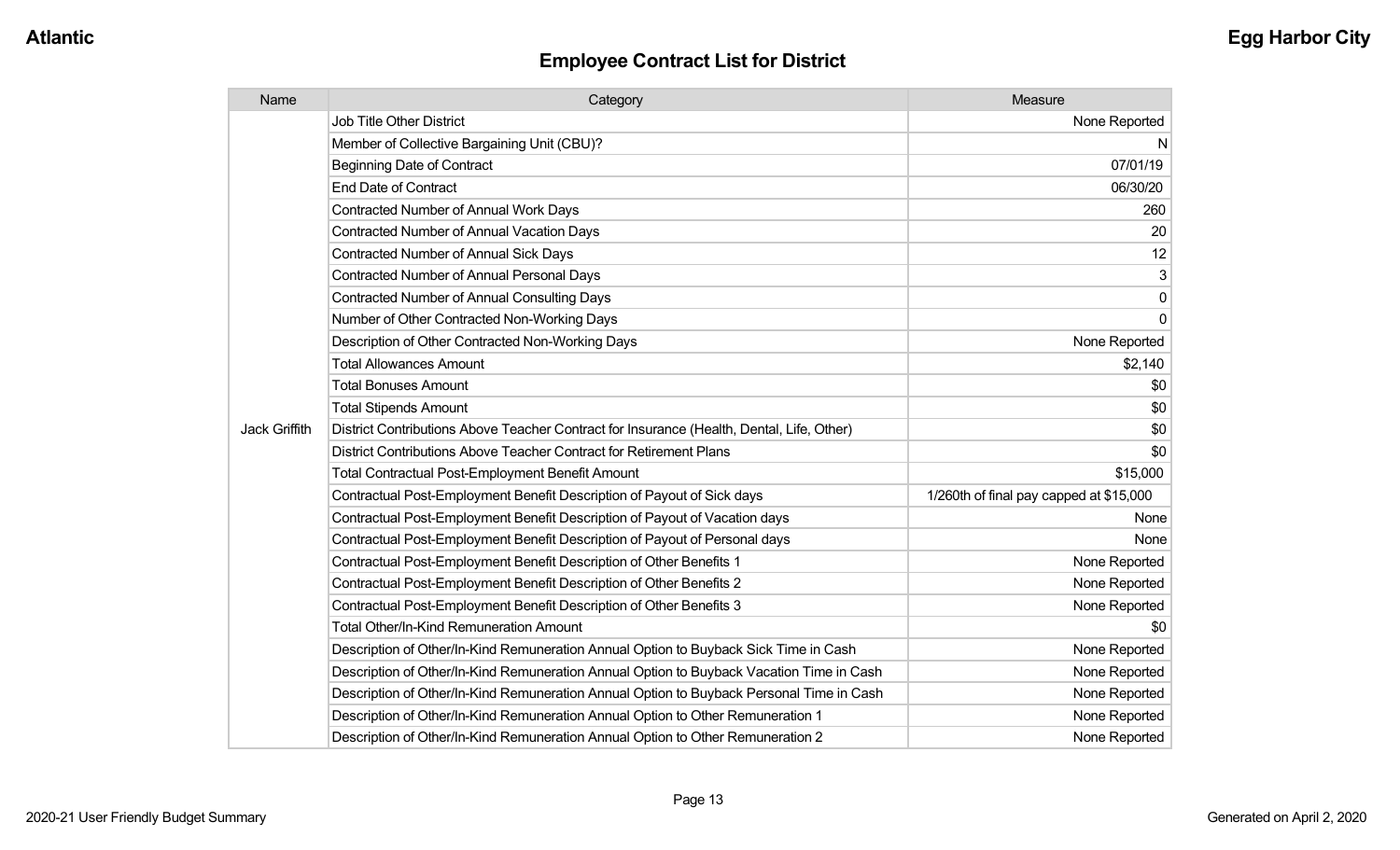| Name                 | Category                                                                                  | Measure                                    |
|----------------------|-------------------------------------------------------------------------------------------|--------------------------------------------|
| <b>Jack Griffith</b> | Description of Other/In-Kind Remuneration Annual Option to Other Remuneration 3           | None Reported                              |
|                      | <b>Additional Comment 1</b>                                                               | None Reported                              |
|                      | <b>Additional Comment 2</b>                                                               | None Reported                              |
|                      | <b>Additional Comment 3</b>                                                               | None Reported                              |
|                      | <b>Job Title</b>                                                                          | <b>Business Administrator</b>              |
|                      | Job Title II                                                                              | None Reported                              |
|                      | <b>Base Annual Salary Amount</b>                                                          | \$109,917                                  |
|                      | Full-Time Equivalent (FTE)                                                                | 1.0                                        |
|                      | Shared with Another District?                                                             | N                                          |
|                      | <b>Shared County</b>                                                                      | None Reported                              |
|                      | <b>Shared District</b>                                                                    | None Reported                              |
|                      | <b>Job Title Other District</b>                                                           | None Reported                              |
|                      | Member of Collective Bargaining Unit (CBU)?                                               | N                                          |
|                      | <b>Beginning Date of Contract</b>                                                         | 07/01/19                                   |
|                      | <b>End Date of Contract</b>                                                               | 06/30/20                                   |
|                      | <b>Contracted Number of Annual Work Days</b>                                              | 260                                        |
| Joseph Smurlo        | Contracted Number of Annual Vacation Days                                                 | 20                                         |
|                      | Contracted Number of Annual Sick Days                                                     | 12                                         |
|                      | Contracted Number of Annual Personal Days                                                 | 3                                          |
|                      | <b>Contracted Number of Annual Consulting Days</b>                                        | $\Omega$                                   |
|                      | Number of Other Contracted Non-Working Days                                               | $\Omega$                                   |
|                      | Description of Other Contracted Non-Working Days                                          | None Reported                              |
|                      | <b>Total Allowances Amount</b>                                                            | \$1,840                                    |
|                      | <b>Total Bonuses Amount</b>                                                               | \$0                                        |
|                      | <b>Total Stipends Amount</b>                                                              | \$0                                        |
|                      | District Contributions Above Teacher Contract for Insurance (Health, Dental, Life, Other) | \$0                                        |
|                      | District Contributions Above Teacher Contract for Retirement Plans                        | \$0                                        |
|                      | <b>Total Contractual Post-Employment Benefit Amount</b>                                   | \$15,000                                   |
|                      | Contractual Post-Employment Benefit Description of Payout of Sick days                    | 1/260th of final salary capped at \$15,000 |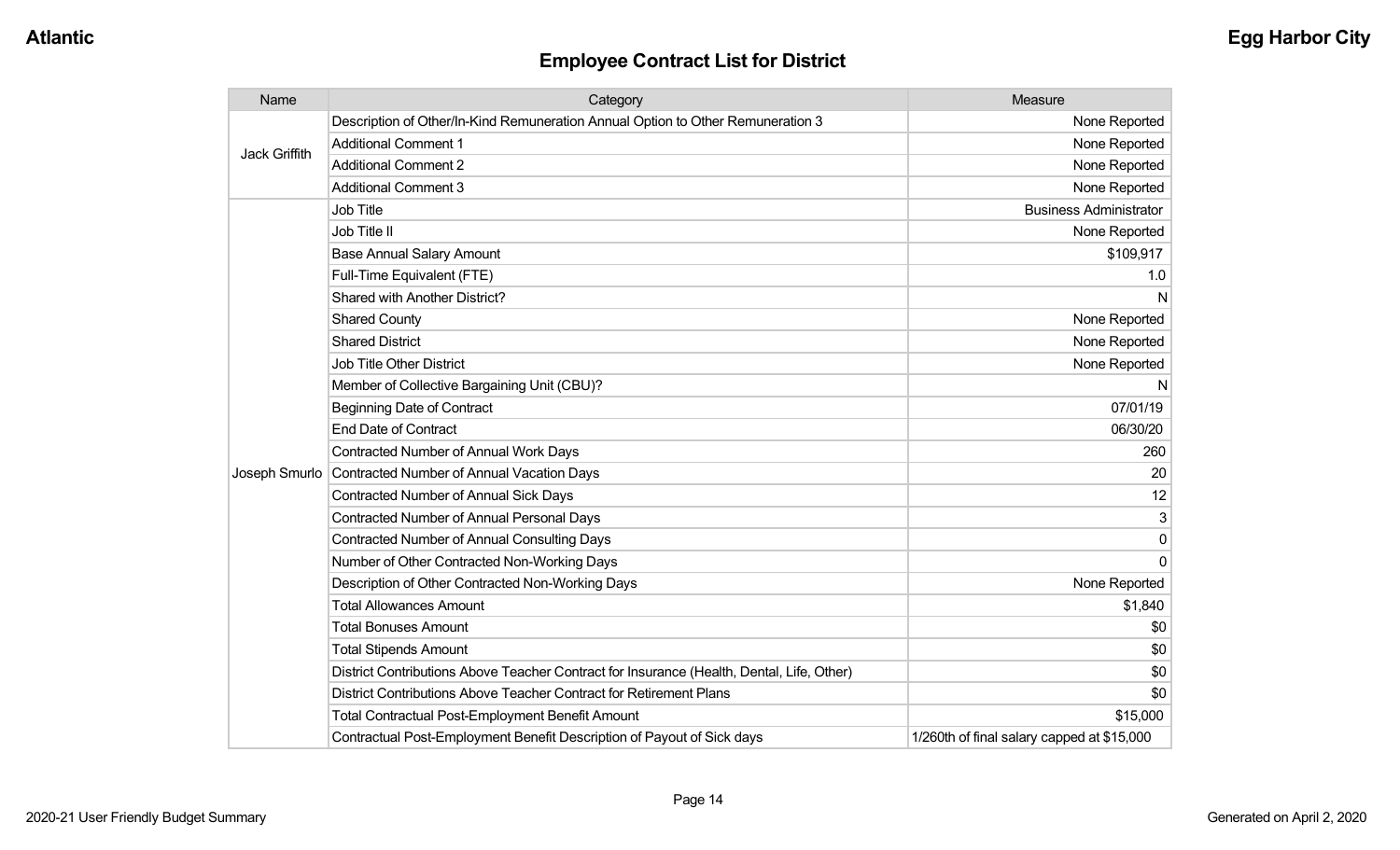| Name              | Category                                                                                 | Measure                 |
|-------------------|------------------------------------------------------------------------------------------|-------------------------|
|                   | Contractual Post-Employment Benefit Description of Payout of Vacation days               | None                    |
|                   | Contractual Post-Employment Benefit Description of Payout of Personal days               | None                    |
|                   | Contractual Post-Employment Benefit Description of Other Benefits 1                      | None Reported           |
|                   | Contractual Post-Employment Benefit Description of Other Benefits 2                      | None Reported           |
|                   | Contractual Post-Employment Benefit Description of Other Benefits 3                      | None Reported           |
|                   | <b>Total Other/In-Kind Remuneration Amount</b>                                           | \$0                     |
|                   | Description of Other/In-Kind Remuneration Annual Option to Buyback Sick Time in Cash     | None Reported           |
| Joseph Smurlo     | Description of Other/In-Kind Remuneration Annual Option to Buyback Vacation Time in Cash | None Reported           |
|                   | Description of Other/In-Kind Remuneration Annual Option to Buyback Personal Time in Cash | None Reported           |
|                   | Description of Other/In-Kind Remuneration Annual Option to Other Remuneration 1          | None Reported           |
|                   | Description of Other/In-Kind Remuneration Annual Option to Other Remuneration 2          | None Reported           |
|                   | Description of Other/In-Kind Remuneration Annual Option to Other Remuneration 3          | None Reported           |
|                   | <b>Additional Comment 1</b>                                                              | None Reported           |
|                   | <b>Additional Comment 2</b>                                                              | None Reported           |
|                   | <b>Additional Comment 3</b>                                                              | None Reported           |
|                   | <b>Job Title</b>                                                                         | Information Technology  |
|                   | Job Title II                                                                             | <b>Tech Coordinator</b> |
|                   | <b>Base Annual Salary Amount</b>                                                         | \$78,367                |
|                   | Full-Time Equivalent (FTE)                                                               | 1.0                     |
|                   | <b>Shared with Another District?</b>                                                     |                         |
|                   | <b>Shared County</b>                                                                     | None Reported           |
| <b>Matt Gross</b> | <b>Shared District</b>                                                                   | None Reported           |
|                   | <b>Job Title Other District</b>                                                          | None Reported           |
|                   | Member of Collective Bargaining Unit (CBU)?                                              | N                       |
|                   | <b>Beginning Date of Contract</b>                                                        | 07/01/19                |
|                   | <b>End Date of Contract</b>                                                              | 06/30/20                |
|                   | <b>Contracted Number of Annual Work Days</b>                                             | 260                     |
|                   | <b>Contracted Number of Annual Vacation Days</b>                                         | 20                      |
|                   | <b>Contracted Number of Annual Sick Days</b>                                             | 12                      |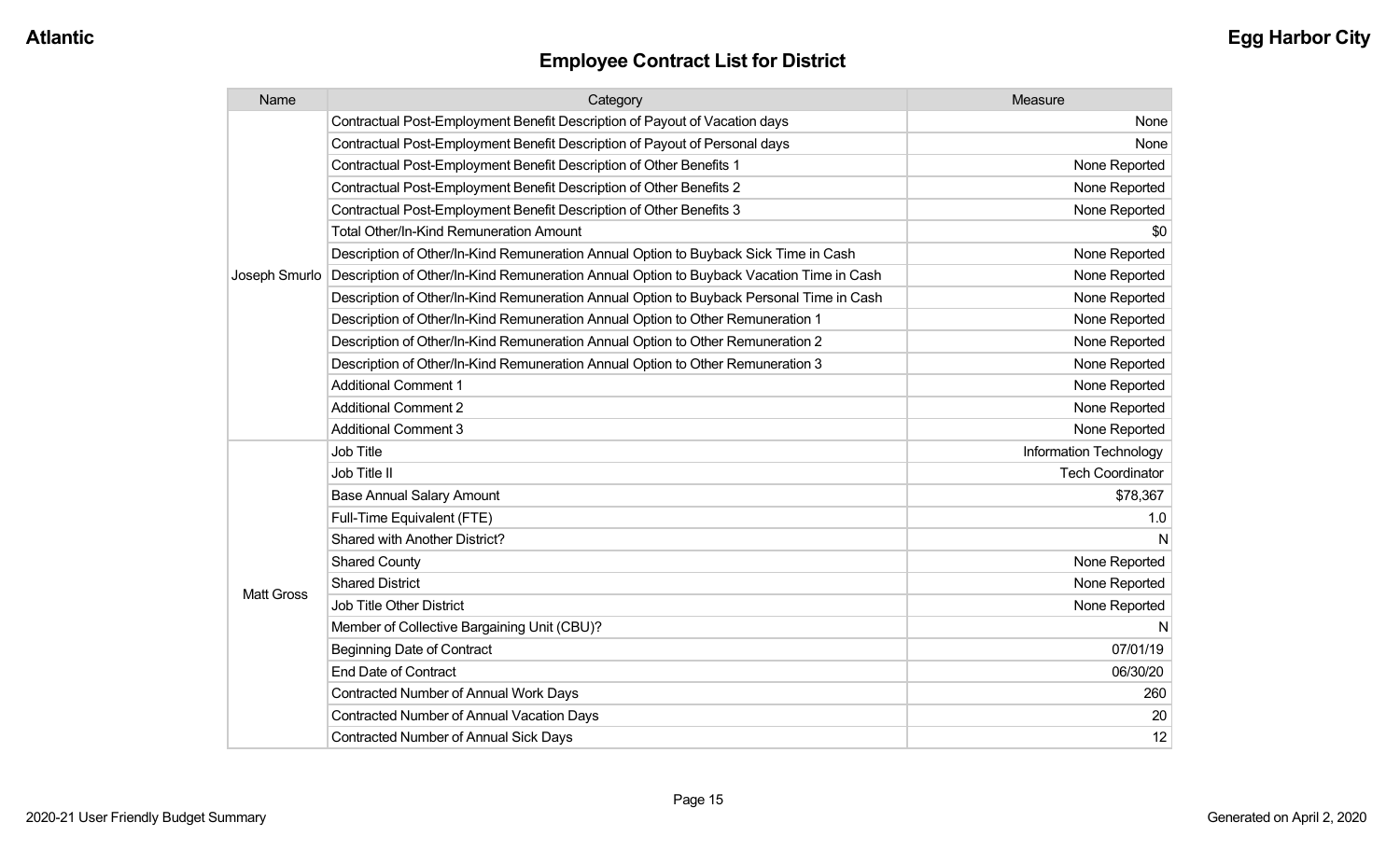| Name              | Category                                                                                  | Measure                               |
|-------------------|-------------------------------------------------------------------------------------------|---------------------------------------|
|                   | <b>Contracted Number of Annual Personal Days</b>                                          | 3                                     |
|                   | <b>Contracted Number of Annual Consulting Days</b>                                        | $\mathbf 0$                           |
|                   | Number of Other Contracted Non-Working Days                                               | 0                                     |
|                   | Description of Other Contracted Non-Working Days                                          | None Reported                         |
|                   | <b>Total Allowances Amount</b>                                                            | \$400                                 |
|                   | <b>Total Bonuses Amount</b>                                                               | \$0                                   |
|                   | <b>Total Stipends Amount</b>                                                              | \$0                                   |
|                   | District Contributions Above Teacher Contract for Insurance (Health, Dental, Life, Other) | \$0                                   |
|                   | District Contributions Above Teacher Contract for Retirement Plans                        | \$0                                   |
|                   | <b>Total Contractual Post-Employment Benefit Amount</b>                                   | \$10,000                              |
|                   | Contractual Post-Employment Benefit Description of Payout of Sick days                    | In accordance with teachers' contract |
|                   | Contractual Post-Employment Benefit Description of Payout of Vacation days                | None                                  |
| <b>Matt Gross</b> | Contractual Post-Employment Benefit Description of Payout of Personal days                | None                                  |
|                   | Contractual Post-Employment Benefit Description of Other Benefits 1                       | None Reported                         |
|                   | Contractual Post-Employment Benefit Description of Other Benefits 2                       | None Reported                         |
|                   | Contractual Post-Employment Benefit Description of Other Benefits 3                       | None Reported                         |
|                   | Total Other/In-Kind Remuneration Amount                                                   | \$0                                   |
|                   | Description of Other/In-Kind Remuneration Annual Option to Buyback Sick Time in Cash      | None Reported                         |
|                   | Description of Other/In-Kind Remuneration Annual Option to Buyback Vacation Time in Cash  | None Reported                         |
|                   | Description of Other/In-Kind Remuneration Annual Option to Buyback Personal Time in Cash  | None Reported                         |
|                   | Description of Other/In-Kind Remuneration Annual Option to Other Remuneration 1           | None Reported                         |
|                   | Description of Other/In-Kind Remuneration Annual Option to Other Remuneration 2           | None Reported                         |
|                   | Description of Other/In-Kind Remuneration Annual Option to Other Remuneration 3           | None Reported                         |
|                   | <b>Additional Comment 1</b>                                                               | None Reported                         |
|                   | <b>Additional Comment 2</b>                                                               | None Reported                         |
|                   | <b>Additional Comment 3</b>                                                               | None Reported                         |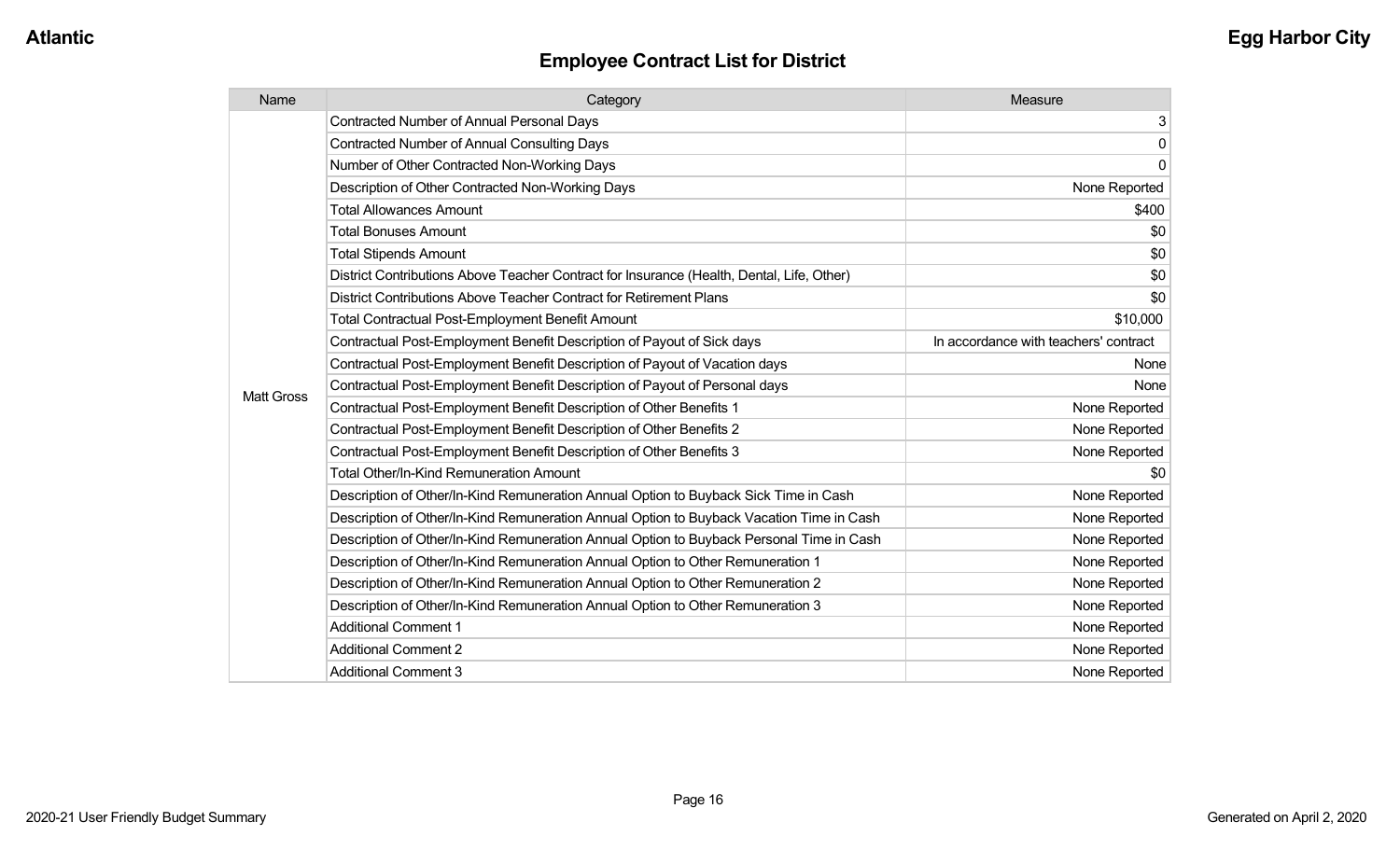| Name                 | Category                                                                                  | Measure                                 |
|----------------------|-------------------------------------------------------------------------------------------|-----------------------------------------|
|                      | <b>Job Title</b>                                                                          | Coordinator/Director/Manager/Supervisor |
|                      | Job Title II                                                                              | <b>Buildings and Grounds Sup</b>        |
|                      | <b>Base Annual Salary Amount</b>                                                          | \$79,187                                |
|                      | Full-Time Equivalent (FTE)                                                                | 1.0                                     |
|                      | Shared with Another District?                                                             | N                                       |
|                      | <b>Shared County</b>                                                                      | None Reported                           |
|                      | <b>Shared District</b>                                                                    | None Reported                           |
|                      | <b>Job Title Other District</b>                                                           | None Reported                           |
|                      | Member of Collective Bargaining Unit (CBU)?                                               | N                                       |
|                      | <b>Beginning Date of Contract</b>                                                         | 07/01/19                                |
|                      | <b>End Date of Contract</b>                                                               | 06/30/20                                |
|                      | <b>Contracted Number of Annual Work Days</b>                                              | 260                                     |
|                      | <b>Contracted Number of Annual Vacation Days</b>                                          | 20                                      |
|                      | <b>Contracted Number of Annual Sick Days</b>                                              | 12                                      |
| <b>Scott Wheeler</b> | <b>Contracted Number of Annual Personal Days</b>                                          | 3                                       |
|                      | Contracted Number of Annual Consulting Days                                               | $\Omega$                                |
|                      | Number of Other Contracted Non-Working Days                                               | $\Omega$                                |
|                      | Description of Other Contracted Non-Working Days                                          | None Reported                           |
|                      | <b>Total Allowances Amount</b>                                                            | \$2,400                                 |
|                      | <b>Total Bonuses Amount</b>                                                               | \$0                                     |
|                      | <b>Total Stipends Amount</b>                                                              | \$0                                     |
|                      | District Contributions Above Teacher Contract for Insurance (Health, Dental, Life, Other) | \$3,716                                 |
|                      | District Contributions Above Teacher Contract for Retirement Plans                        | \$0                                     |
|                      | <b>Total Contractual Post-Employment Benefit Amount</b>                                   | \$10,000                                |
|                      | Contractual Post-Employment Benefit Description of Payout of Sick days                    | In accordance with teachers' contract   |
|                      | Contractual Post-Employment Benefit Description of Payout of Vacation days                | None                                    |
|                      | Contractual Post-Employment Benefit Description of Payout of Personal days                | None                                    |
|                      | Contractual Post-Employment Benefit Description of Other Benefits 1                       | None Reported                           |
|                      | Contractual Post-Employment Benefit Description of Other Benefits 2                       | None Reported                           |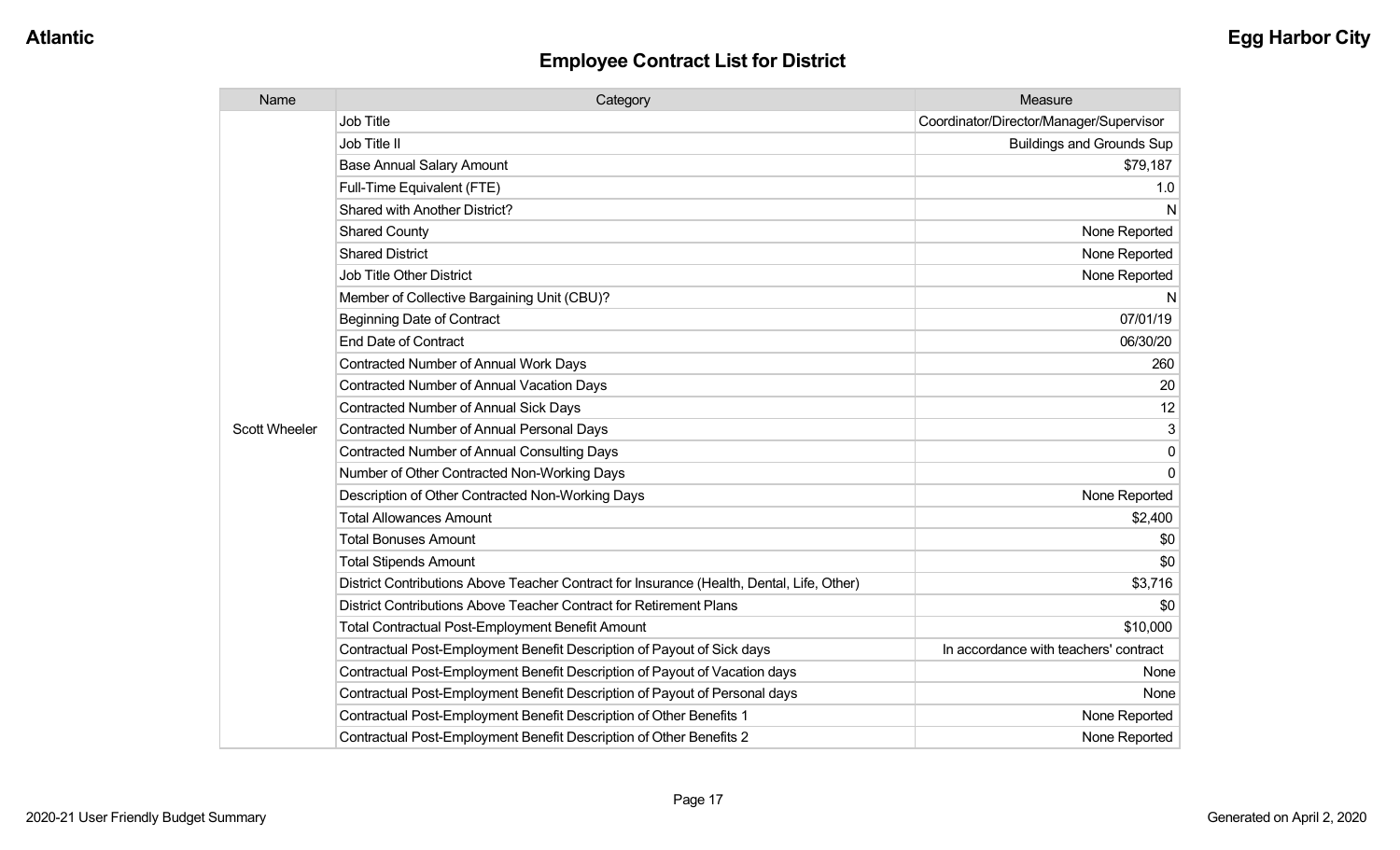| Name                   | Category                                                                                 | Measure                                 |
|------------------------|------------------------------------------------------------------------------------------|-----------------------------------------|
|                        | Contractual Post-Employment Benefit Description of Other Benefits 3                      | None Reported                           |
|                        | <b>Total Other/In-Kind Remuneration Amount</b>                                           | \$0                                     |
|                        | Description of Other/In-Kind Remuneration Annual Option to Buyback Sick Time in Cash     | None Reported                           |
|                        | Description of Other/In-Kind Remuneration Annual Option to Buyback Vacation Time in Cash | None Reported                           |
|                        | Description of Other/In-Kind Remuneration Annual Option to Buyback Personal Time in Cash | None Reported                           |
| <b>Scott Wheeler</b>   | Description of Other/In-Kind Remuneration Annual Option to Other Remuneration 1          | None Reported                           |
|                        | Description of Other/In-Kind Remuneration Annual Option to Other Remuneration 2          | None Reported                           |
|                        | Description of Other/In-Kind Remuneration Annual Option to Other Remuneration 3          | None Reported                           |
|                        | <b>Additional Comment 1</b>                                                              | None Reported                           |
|                        | <b>Additional Comment 2</b>                                                              | None Reported                           |
|                        | <b>Additional Comment 3</b>                                                              | None Reported                           |
|                        | Job Title                                                                                | Coordinator/Director/Manager/Supervisor |
|                        | Job Title II                                                                             | Early Childhood Superviso               |
|                        | <b>Base Annual Salary Amount</b>                                                         | \$76,547                                |
|                        | Full-Time Equivalent (FTE)                                                               | 1.0                                     |
|                        | Shared with Another District?                                                            | N                                       |
|                        | <b>Shared County</b>                                                                     | None Reported                           |
|                        | <b>Shared District</b>                                                                   | None Reported                           |
|                        | Job Title Other District                                                                 | None Reported                           |
|                        | Member of Collective Bargaining Unit (CBU)?                                              |                                         |
| <b>Tara Macchionne</b> | <b>Beginning Date of Contract</b>                                                        | 07/01/19                                |
|                        | <b>End Date of Contract</b>                                                              | 06/30/20                                |
|                        | <b>Contracted Number of Annual Work Days</b>                                             | 260                                     |
|                        | <b>Contracted Number of Annual Vacation Days</b>                                         | 20                                      |
|                        | <b>Contracted Number of Annual Sick Days</b>                                             | 12                                      |
|                        | Contracted Number of Annual Personal Days                                                | 3                                       |
|                        | <b>Contracted Number of Annual Consulting Days</b>                                       | 0                                       |
|                        | Number of Other Contracted Non-Working Days                                              | 0                                       |
|                        | Description of Other Contracted Non-Working Days                                         | None Reported                           |